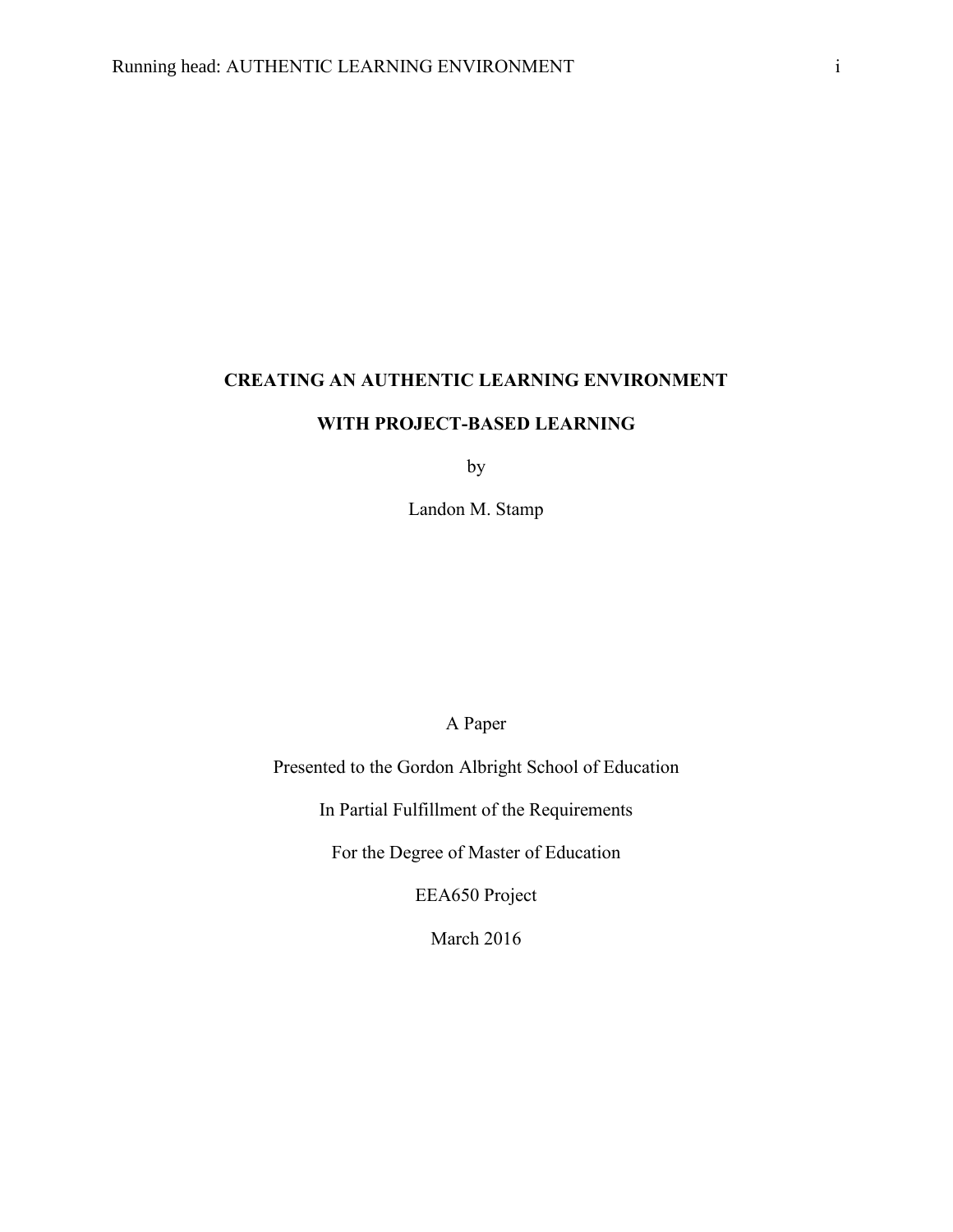**Creating an Authentic Learning Environment** 

with Project-Based Learning

 $\sim$ 

 $\mathcal{L}^{\mathcal{L}}$ 

APPROVED:

(Faculty Advisor) (Program Director)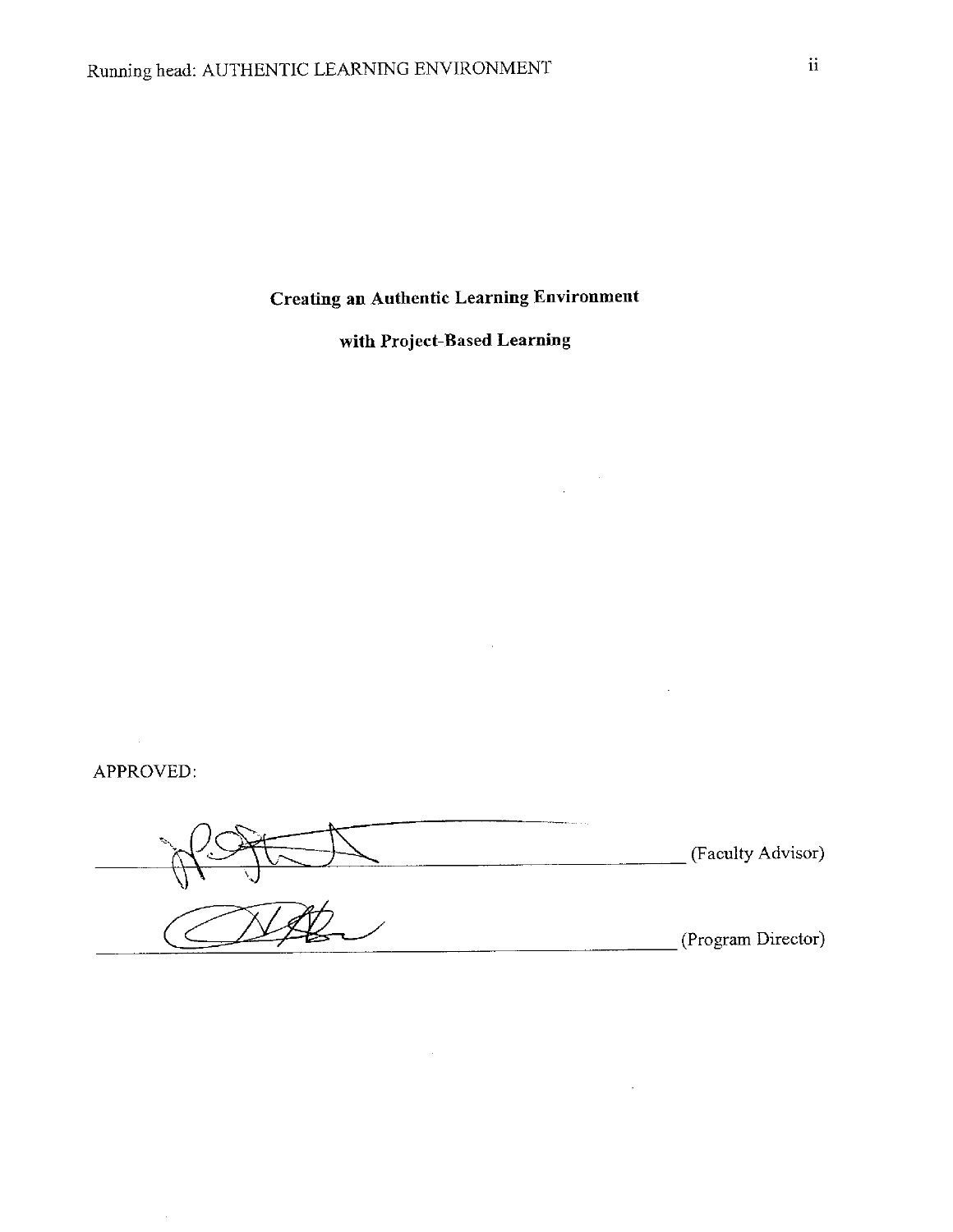## **Acknowledgements**

I returned home one day and simply informed my wife, Jessica, that I had applied for a Masters of Education program at City University of Seattle. From that point on her support of my educational pursuit never wavered and I appreciate her for that. My parents have also continuously encouraged further education and I have greatly appreciated their support.

I was convinced that this was the program for me because it was being run in part by Dave and Paul, two educators I admired and have come to respect even more after this journey. Their guidance and coaching have contributed to my growth immensely. The cohort model was enticing and exciting to me and I have been grateful for the people that have made up this cohort over the last two years.

Lastly, the staff of St. Thomas has made this journey the most rewarding it could have been. I am especially indebted to Josh for his willingness to collaborative on something we believe in.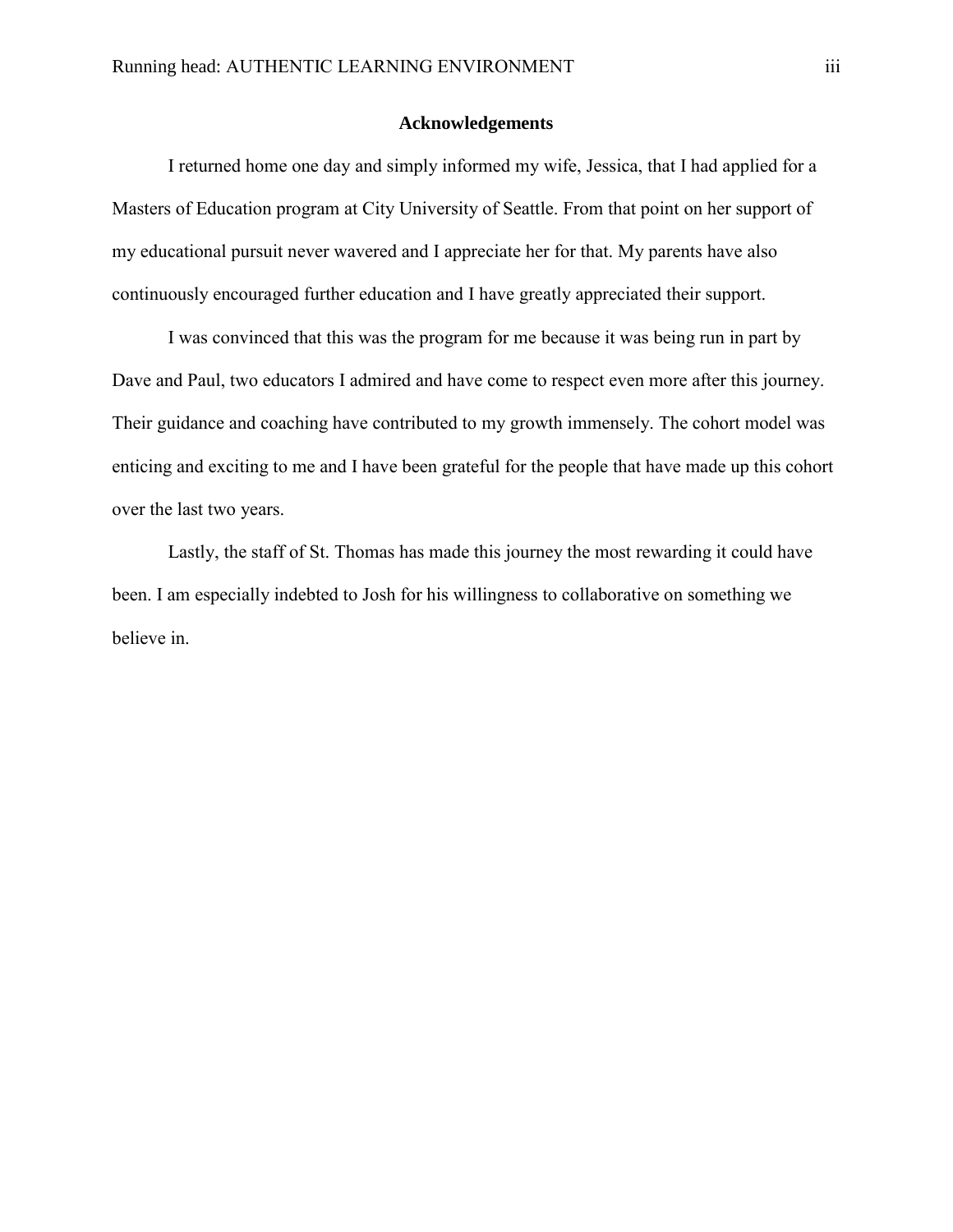## **Abstract**

The future of education in Alberta is being shaped by the need for cross-curricular competencies and 21st -century skills, as outlined in *Inspiring Education* (Alberta Education, 2010), *Ministerial Order on Student Learning* (Alberta Education, 2013), and *Cross-curricular Competencies* (Alberta Regional Consortia, 2013). This paper explores the learning benefits of a project-based learning environment and how a middle school in Central Alberta utilized project-based learning for these benefits. Research details the essential elements of project-based learning and how these elements lead to student achievement. Components such as a challenging problem or question, sustained inquiry, authenticity, student voice and choice, reflection, critique and revision, and public product are explored. While research supports the implementation of project-based learning to create authentic learning environments, future research should focus on measurable outcomes for competencies.

Keywords: Project-based learning, authentic learning, 21<sup>st</sup>-century skills, cross-curricular competencies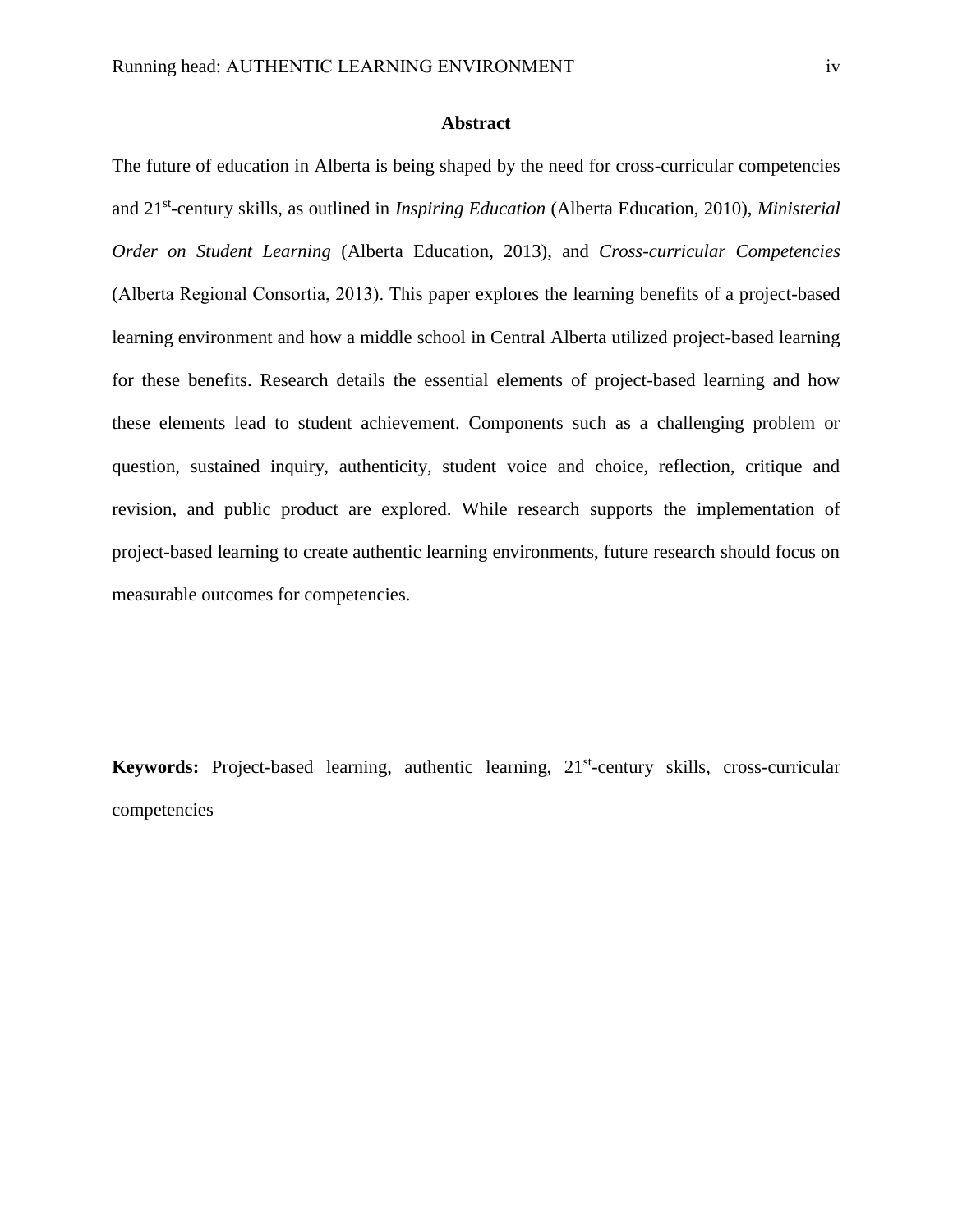## Table of contents

## Page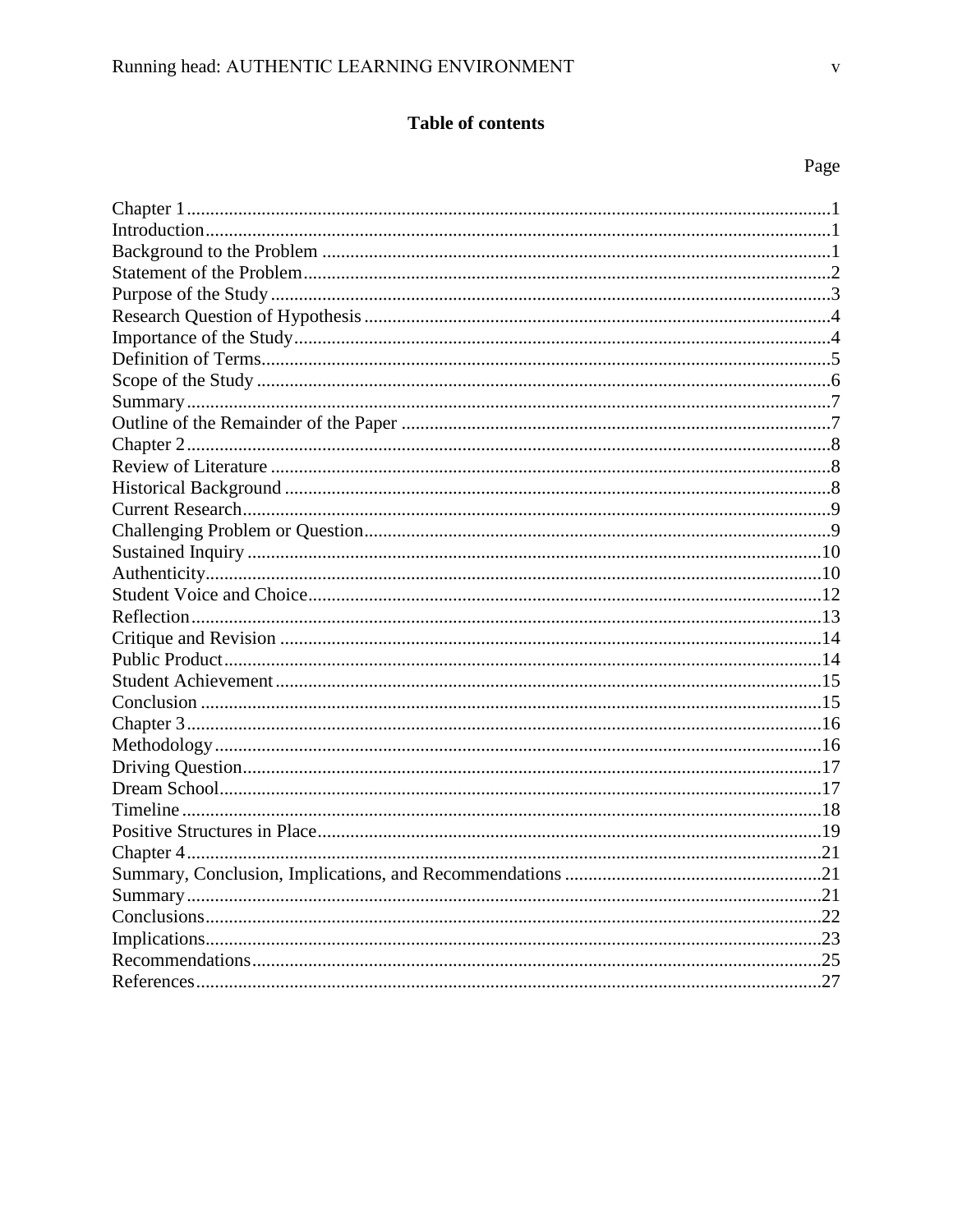## **Creating an Authentic Learning Environment**

## **With Project-Based Learning**

## **Chapter 1**

## **Introduction**

<span id="page-5-1"></span><span id="page-5-0"></span>Learning needs to be authentic—relevant and meaningful—for students to be passionate about the topic and learn to their fullest potential (Barber, King, & Buchanan, 2015). Authentic learning inspires students to learn something because they wanted to learn it, not because they have to learn it. Project-based learning gives students an opportunity to learn in an authentic environment, which researchers have shown increases students' motivation to learn (Larmer, 2014). Larmer defined project-based learning as a way to present students with interesting challenges and help them to set the direction for their own learning. Schwalm and Tylek (2012) described project-based learning as a means of presenting students with real-world, multidisciplinary problems that demand critical thinking, engagement, and collaboration. It is essential for students to learn these skills because Juliani (2015) projected that 65% of gradeschool students would work in jobs that have not yet been invented.

#### <span id="page-5-2"></span>**Background to the Problem**

21<sup>st</sup>-century skills are essential to enable students to compete in the global workforce, which demands the same skills that project-based learning does: communication, collaboration, critical thinking, problem solving, creativity, and innovation (Tucker, 2014). The belief that performing well in school equates with obtaining good jobs is a misconception (Juliani, 2015). Students must learn real-world skills to be prepared for the shifting global workforce. Juliani predicted that jobs will fall into one of three categories: heuristic, evolving, and contracted. Heuristic jobs require a critical-thinking approach to solve problems, evolving jobs require a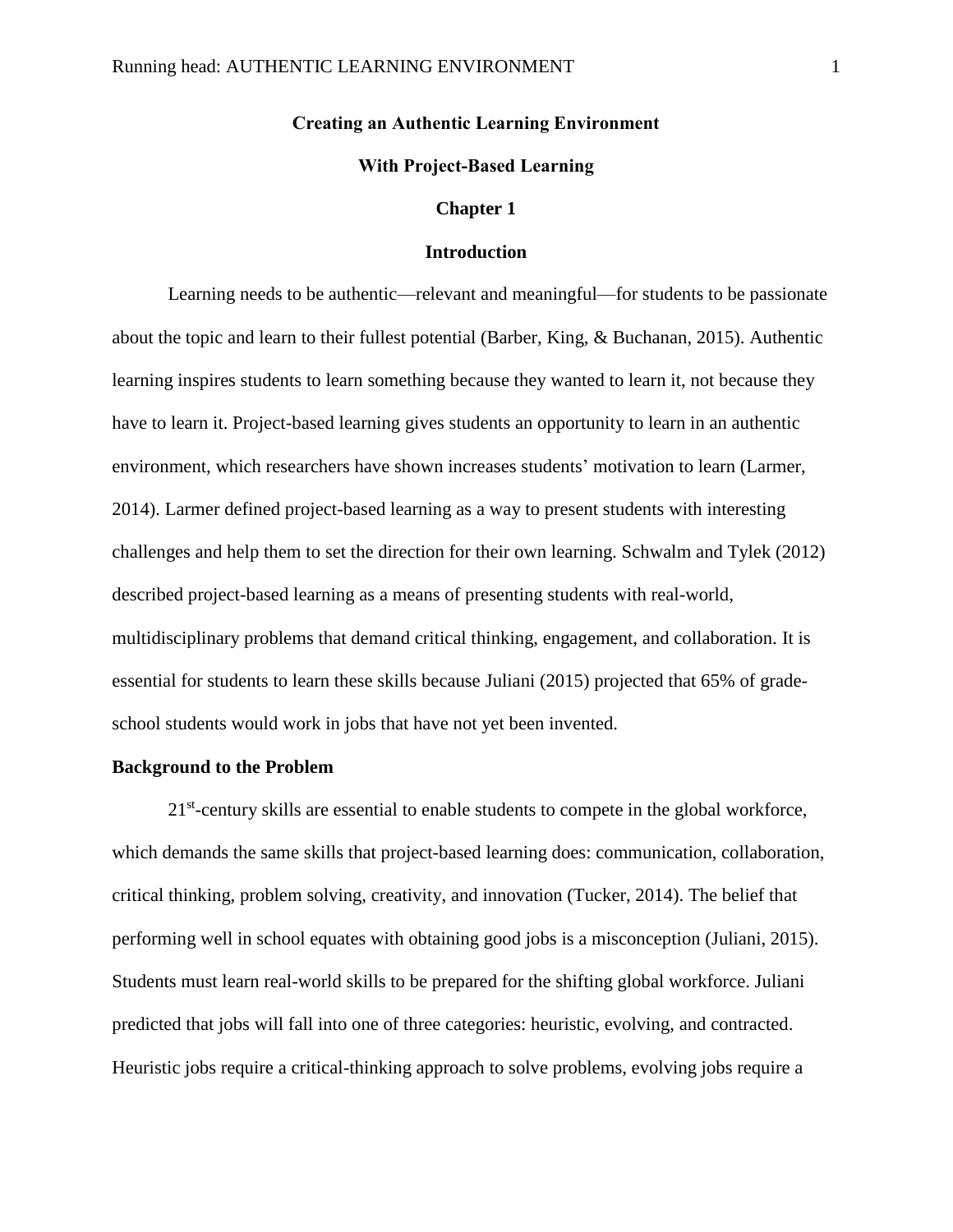growth mindset to adapt to change, and contracted jobs are temporary and are filled based on skill set. Project-based learning fosters a learning environment that challenges students to develop deeper learning and higher-level thinking skills that are essential for the 21<sup>st</sup> century (Brusic & Sheerer, 2014).

## <span id="page-6-0"></span>**Statement of the Problem**

Alberta Education (2010) released a document called *Inspiring Education* that outlines the future of education in Alberta for the next 20 years. The government recognized the abundance of knowledge to which students have access and made clear that they must be able to manage this knowledge by using innovative and creative means.

The vision of *Inspiring Education* (Alberta Education, 2010) includes three outcomes that educators should strive to instill in every student. The first outcome is engaged thinking. Engaged thinkers are students who use technology to learn, innovate, communicate, and discover and utilize critical thinking. An essential component of engaged thinking is the ability to collaborate with others and adapt to change with optimism. The second outcome is ethicality as citizens who contribute to the community and the world by working with others with respect, empathy, and compassion. The third outcome is the embodiment of entrepreneurial spirits, who create opportunities and achieve goals through hard work (Alberta Education, 2010).

The Alberta government released a document called *Ministerial Order on Student Learning* (Alberta Education, 2013) that furthered the direction that *Inspiring Education* (Alberta Education, 2010) set. It focuses on students' ability to learn and develop skills. Cross-curricular competencies that students should develop are part of the *Ministerial Order on Student Learning.*  Cross-curricular competencies (Alberta Regional Consortia, 2013) include knowing how to learn, thinking critically, identifying and solving complex problems, managing information,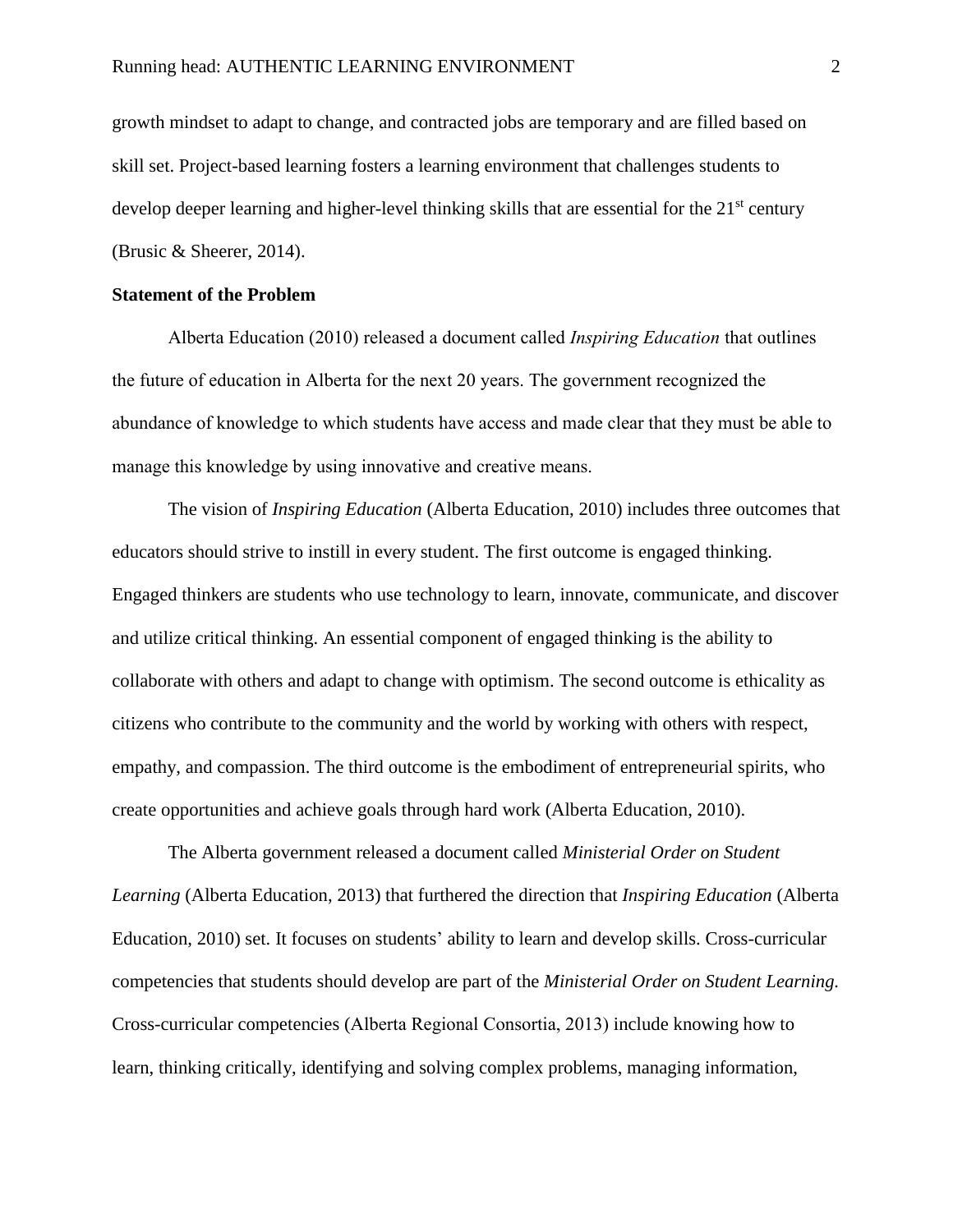innovating, creating opportunities, applying multiple literacies, communicating and cooperating, demonstrating global and cultural understandings, and identifying and applying career and life skills.

## <span id="page-7-0"></span>**Purpose of the Study**

The purpose of this study was to develop a method to address the educational needs of a central Alberta school division. Alberta students need support from schools to become engaged thinkers, ethical citizens, and entrepreneurial spirits (Alberta Education, 2010). The main goals of the school division are literacy, inclusion, faith, and technology. Project-based learning is a pedagogy that helps to accomplish the initiatives of the division together rather than by separate means.

The importance of this research was the need to study the effectiveness of project-based learning and how to best implement it in schools to develop the  $21<sup>st</sup>$ -century skills and crosscurricular competencies (Alberta Regional Consortia, 2013) that students need to become competitive members of the global workforce. The study focused on how to best prepare middleschool staff in a central Alberta middle school to run a project-based learning environment to promote the skills that students need to develop in an authentic learning environment. The researcher witnessed most students' loss of interest in their learning as they progressed through school. Robinson (as cited in Bell, 2015) believed that this is the result of an outdated school system that does not allow students to be creative. Project-based learning is a method that fosters conditions in which students want to learn. Rather than sitting in their desks listening to a teacher all day, with project-based learning, students have a chance to be active and creative and to take ownership of their learning (Bell, 2015).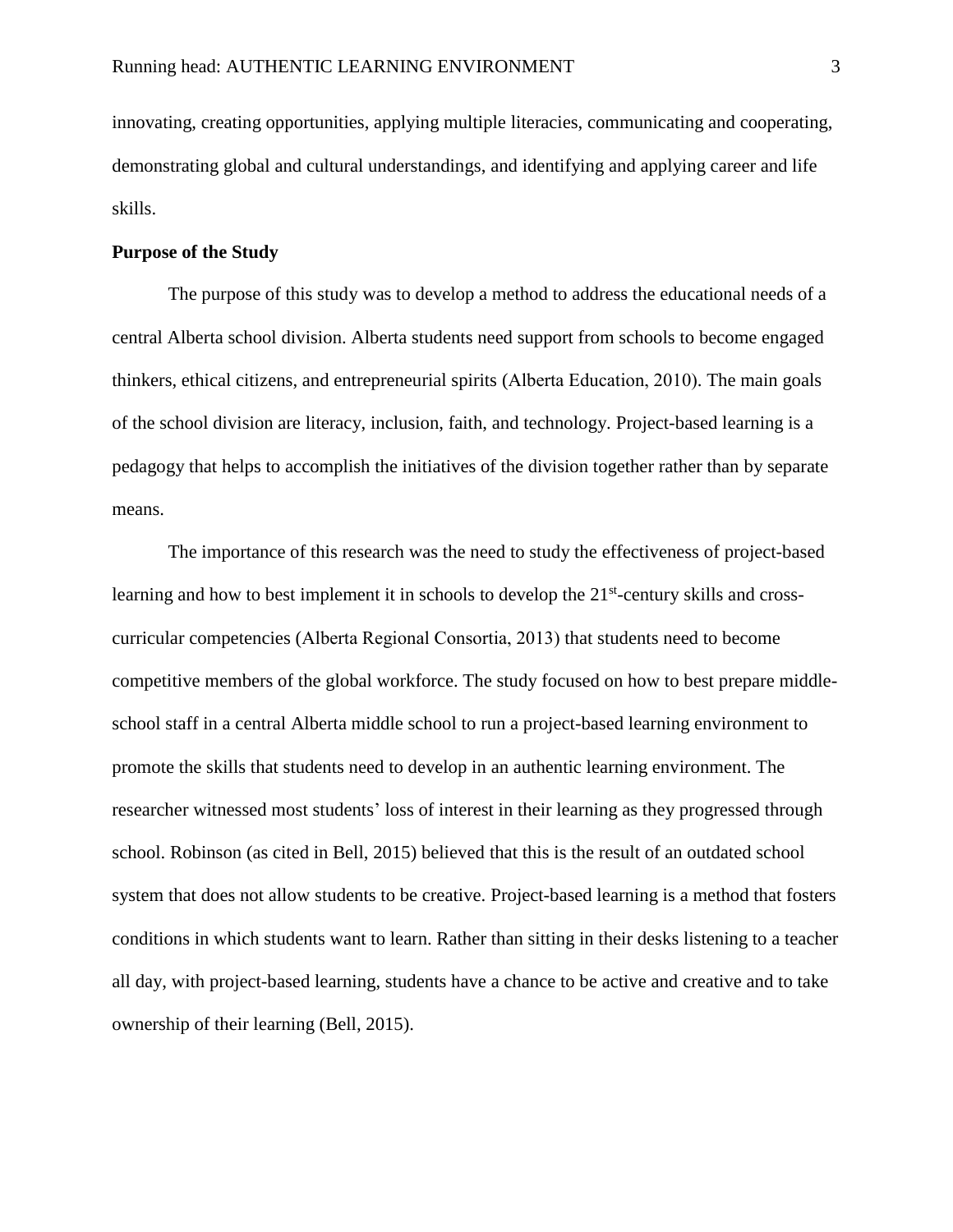## <span id="page-8-0"></span>**Research Question of Hypothesis**

To provide a clear focus for this research, the researcher asked the main question "How can a central Alberta middle school create a project-based learning environment for students?"

## <span id="page-8-1"></span>**Importance of the Study**

The significance of this research is that it helps to support students in an evolving educational environment. The release of *Inspiring Education* (Alberta Education, 2010) and the *Ministerial Order on Student Learning* (Alberta Education, 2013) changed the educational landscape of Alberta.

Alberta Education (2010) defined *engaged thinkers* as students who utilize critical thinking and technology to learn, innovate, communicate, and discover. To answer a driving question and produce high-quality work in project-based learning, students must do more than memorize information: They also need to utilize critical-thinking and problem-solving skills (Larmer & Mergendoller, 2010). An essential component of engaged thinking is the ability to collaborate with others and adapt to change with optimism. Project-based learning promotes collaborative learning, which helps students to learn at a deeper level and develop communication skills (Oakley, Felder, Brent, & Elhajj, 2004).

Alberta Education (2010) defined *ethical citizens* as students who contribute to the community and the world by working with others with respect, empathy, and compassion. Project-based learning gives students opportunities for authentic learning experiences by involving them in and trying to improve their communities (Larmer, 2014; Ruso, 2012). Larmer suggested that projects be localized to make them as relevant as possible for students. Localizing projects increases students' chances of becoming engaged and seeing meaningful change from their work. They see themselves as ethical citizens when they create positive change in society.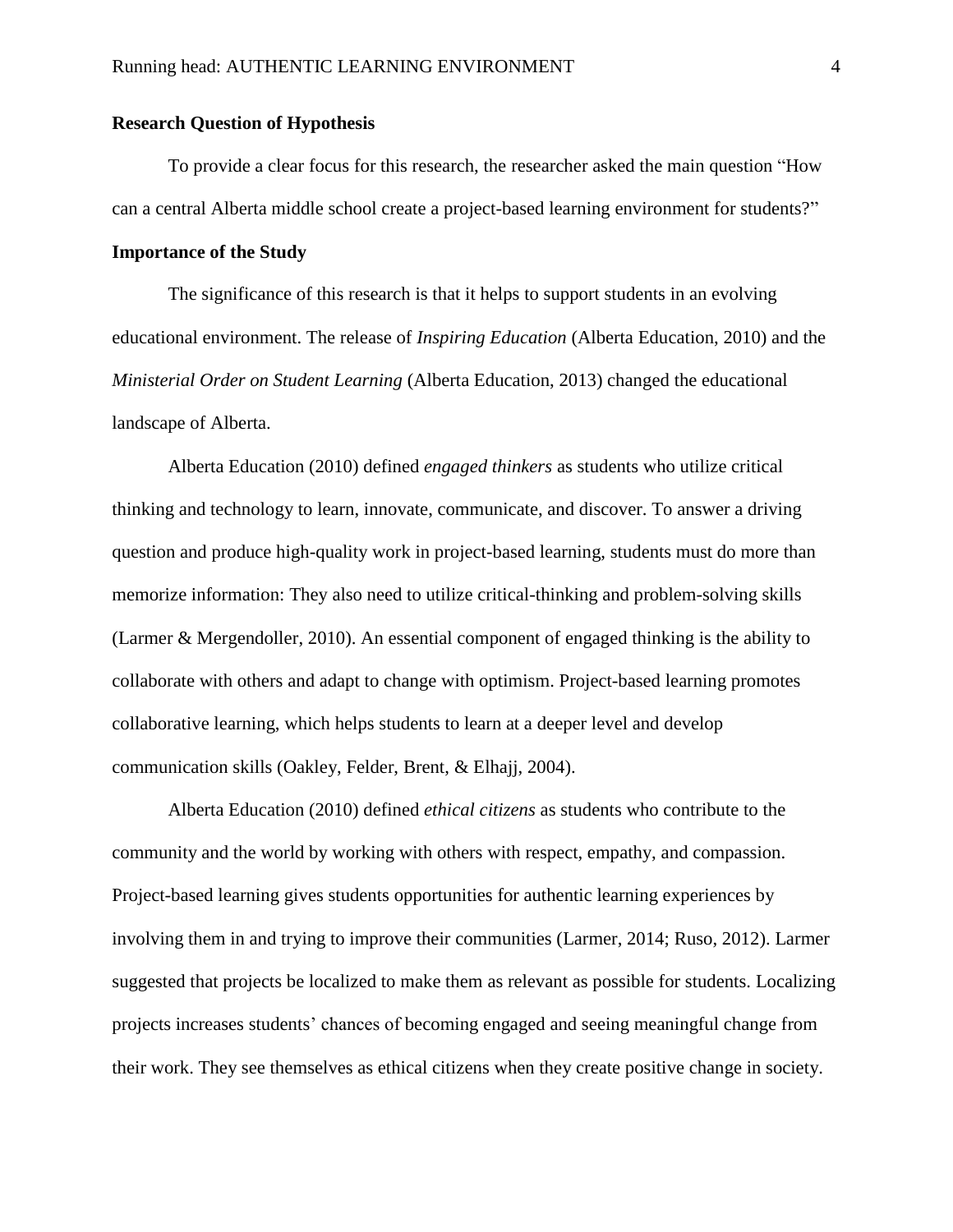According to Alberta Education (2010), *entrepreneurial spirits* are students who create opportunities and achieve goals through hard work. With project-based learning, students learn about something authentic and relevant that culminates in a public presentation (Schwalm & Tylek, 2012). Having choice helps students to direct their own learning and develop entrepreneurial spirits more than traditional methods do (Larmer & Mergendoller, 2010; Roessingh & Chambers, 2011).

This research is also significant because it addresses the need for students to develop 21<sup>st</sup>century skills. The Alberta government outlined 21<sup>st</sup>-century skills for Alberta students in the *Ministerial Order on Student Learning* (Alberta Education, 2013). Project-based learning is an effective tool for students to learn these essential skills, such as collaboration, critical thinking, and communication (Schwalm & Tylek, 2012).

#### <span id="page-9-0"></span>**Definition of Terms**

**20% Time:** Allows students and workers 20% of their time to pursue projects of their choosing.

**21st century skills:** A collection of concepts, skills, understandings, and habits of mind that are invaluable to all students.

**Authentic learning:** Learning that is relevant to the real world and meaningful to students' lives and promotes realism, even in a fictitious scenario.

**Cross-curricular competencies:** An interrelated set of attitudes, skills, and knowledge upon which students can draw and that they can apply to a particular context for successful learning and living (Alberta Regional Consortia, 2013).

**Engaged thinkers:** Students who learn, innovate, communicate, discover, think critically, and utilize technology.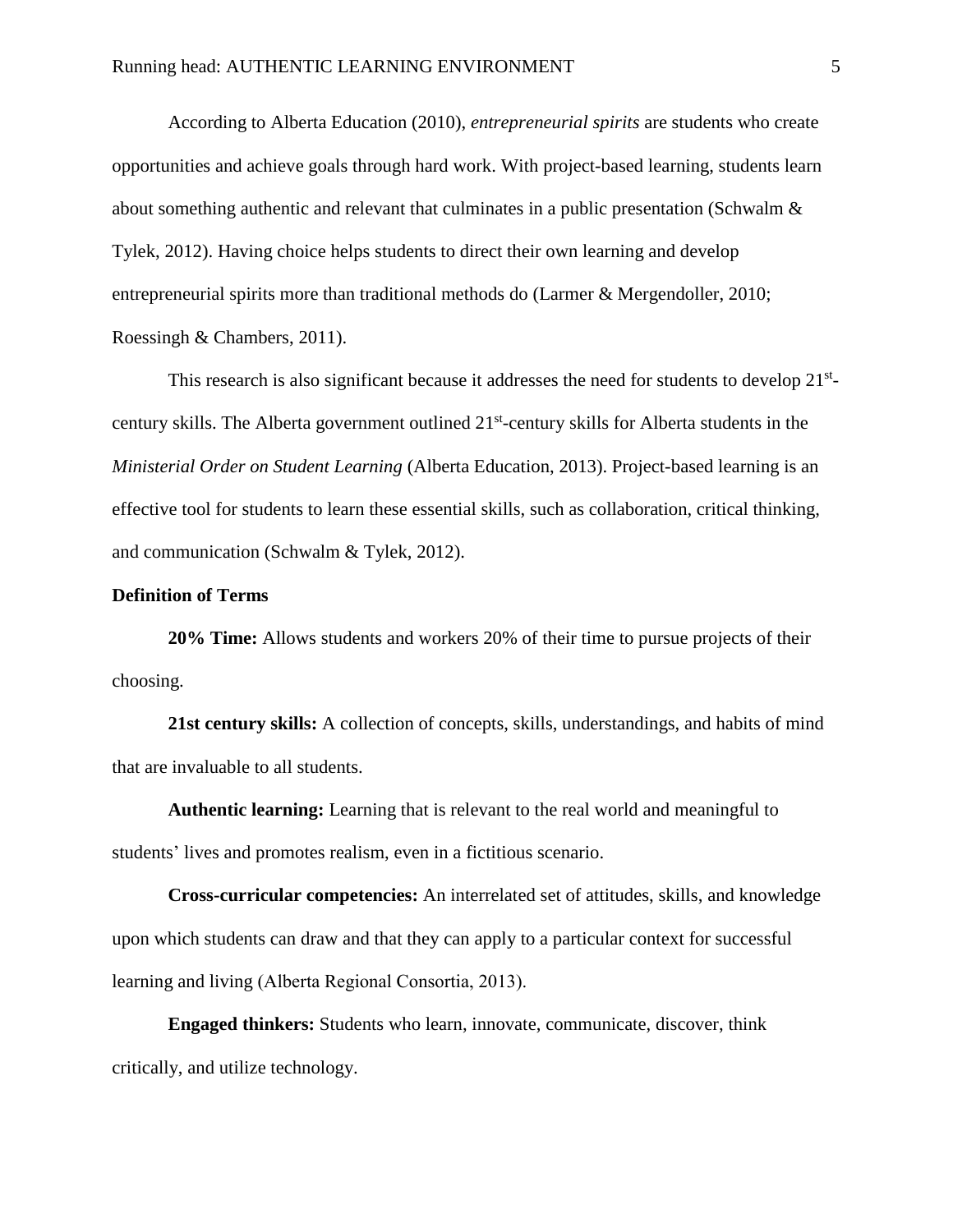**Entrepreneurial spirits:** Students who create opportunities and achieve goals through hard work.

**Ethical citizens:** Students who contribute to the community and the world by working with others with respect, empathy, and compassion.

**Inquiry-based learning:** A process in which students formulate questions; investigate to find answers; build new understandings, meanings, and knowledge; and then communicate their learning to others.

**Middle school:** For the purpose of this study, a school comprised of Grades 6 to 9.

**Pedagogy:** A method and practice of teaching.

**Project-based learning:** A systematic teaching method that engages students in learning knowledge and skills in an extended inquiry process structured around complex, authentic questions and carefully designed products and tasks.

**Residencies:** Professional development sessions that take place in a school. Educators can learn about a subject from a facilitator and the facility itself.

**The school:** Refers to a central Alberta middle school; usage reflects the overall consensus of the staff and administrators of the central Alberta middle school.

#### <span id="page-10-0"></span>**Scope of the Study**

Included in this study was research from all grade and subject levels. The primary focus was on the skills that students develop with project-based learning, including 21<sup>st</sup>-century skills and cross-curricular competencies (Alberta Regional Consortia, 2013). The researcher conducted the methodology of this study in a central Alberta middle school comprised of Grades 6 to 9, with a staff of about 20 teachers and 8 educational assistants.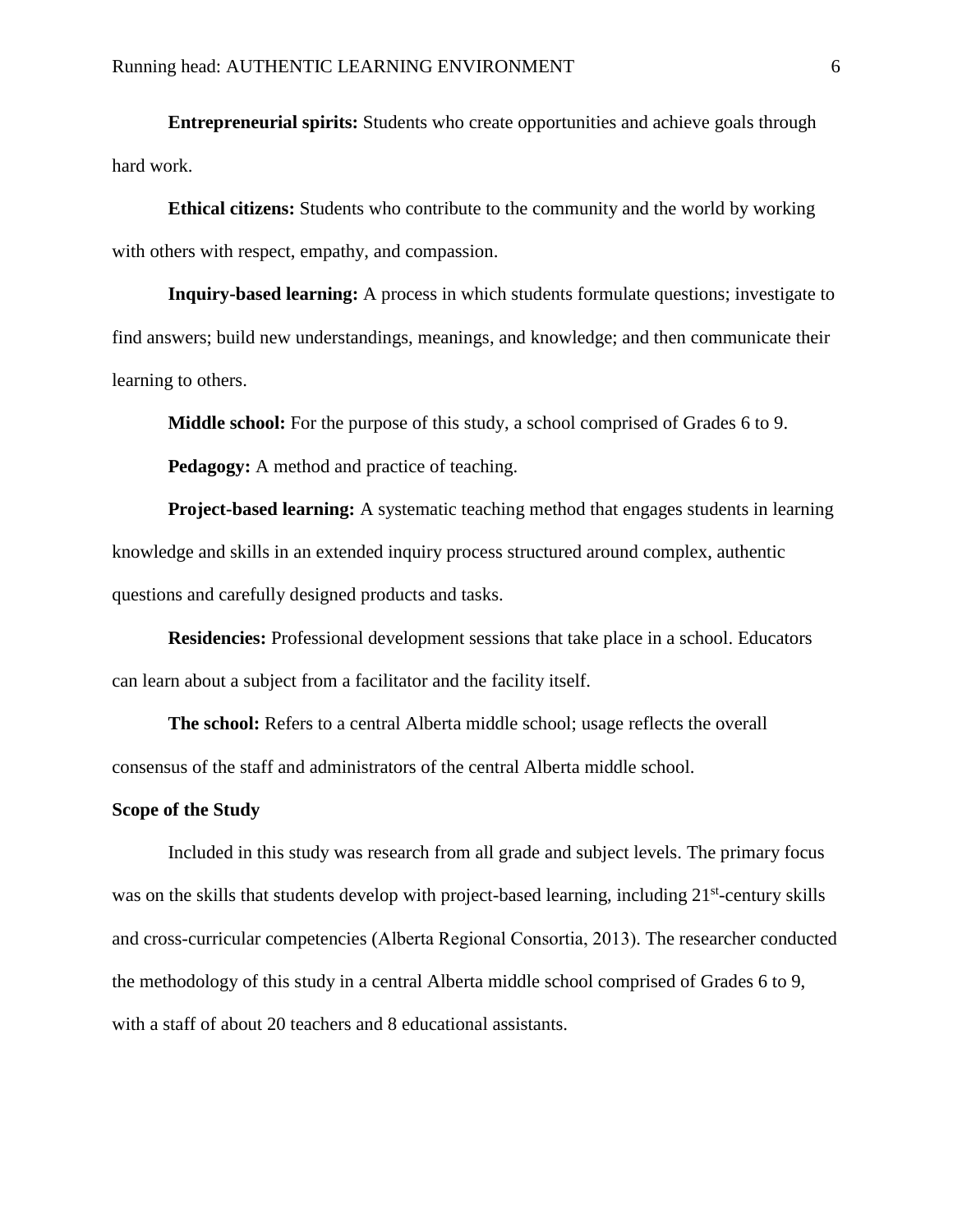## <span id="page-11-0"></span>**Summary**

Project-based learning is a teaching concept that meets the needs of students in Alberta. During a time in education when the focus is on skills and competencies, project-based learning is a pedagogy that focuses on what is best for students to learn. In *Inspiring Education*, Alberta Education (2010) listed goals for Alberta educators to enable students to become engaged thinkers, ethical citizens, and entrepreneurial spirits. Alberta Education (2013) then released the *Ministerial Order on Student Learning*, which promotes cross-curricular competencies that are essential for students to have to become competitive in the global workforce. Project-based learning is an effective method of addressing the educational needs of Alberta students according to the Alberta government.

## <span id="page-11-1"></span>**Outline of the Remainder of the Paper**

Chapter 2 outlines the research on the effect of project-based learning on student achievement; it includes current authors and pedagogical thinking for project-based learning. Chapter 3 is a further review of the methodology of project-based learning, and chapter 4 is a review of the successes of project-based learning and areas that require further exploration.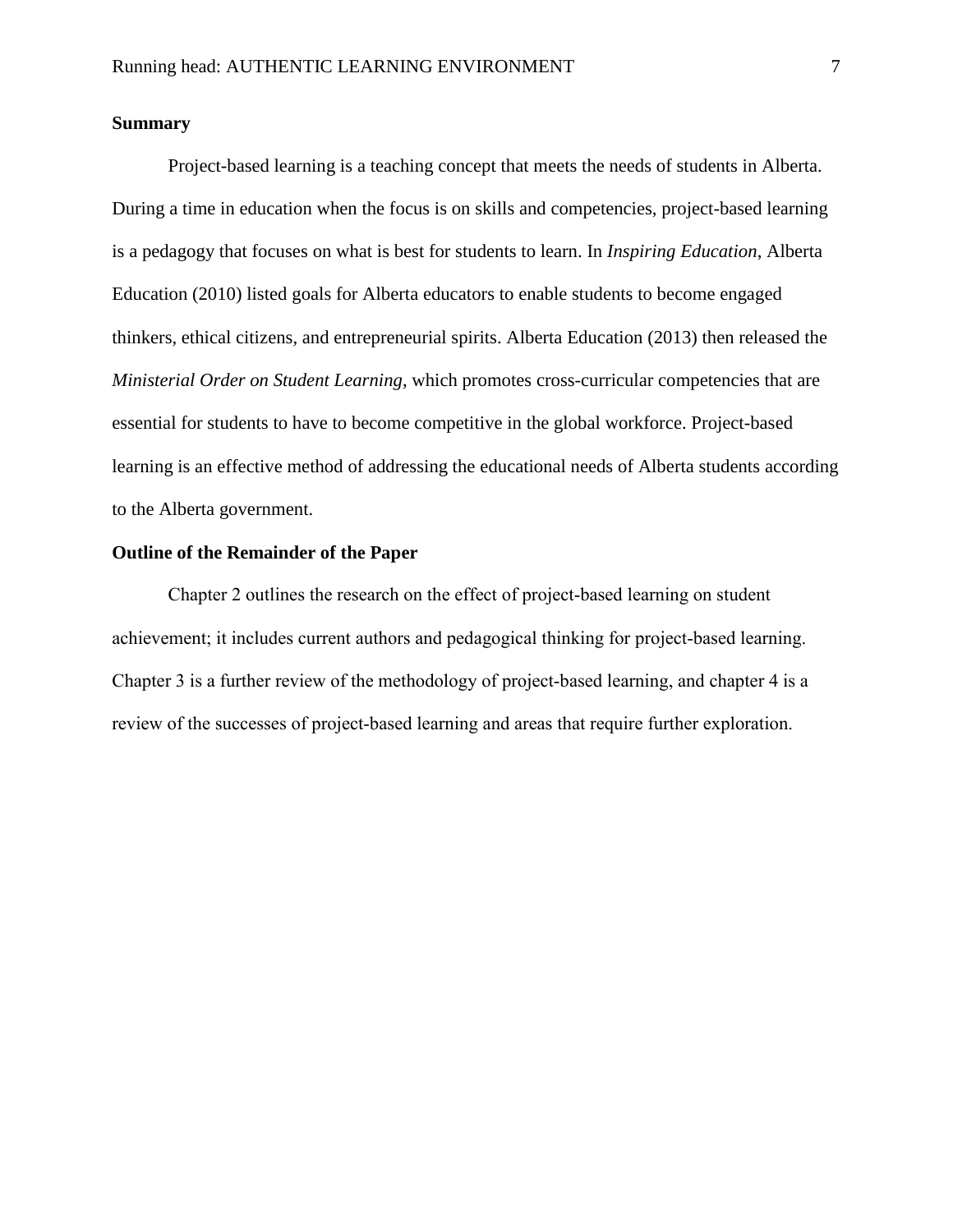## **Chapter 2**

## **Review of Literature**

<span id="page-12-1"></span><span id="page-12-0"></span>This chapter outlines the current research on project-based learning, with a focus on the research behind the eight essential elements of project-based learning that the Buck Institute of Education identified (Larmer & Mergendoller, 2010).

#### <span id="page-12-2"></span>**Historical Background**

The origins of project-based learning can be found in the work of Aristotle, who modeled questioning, inquiry, and critical thinking (Boss, 2011). John Dewey, a 20<sup>th</sup>-century American educationalist and philosopher, had many ideas about education that are utilized in project-based learning today (Boss, 2011; Pieratt, 2010). Among these ideas is the belief that schools should tailor the curriculum to create meaningful learning experiences for students (Pieratt, 2010). The educational model that the High Tech Schools in San Diego, California, have utilized since opening in 2000 is based on the work of Dewey (as cited in Pieratt, 2010). The principles of personalization, teacher as designer, adult world connection, and common intellectual mission are directly connected to the work of Dewey and essential elements of the High Tech Schools' model (Pieratt, 2010).

Maria Montessori gained worldwide recognition for her work in education at the beginning of the 20<sup>th</sup> century when she discovered and touted the importance of learning through engaging experiences (Boss, 2011; Thayer-Bacon, 2012). One of Montessori's largest contributions to project-based learning is the idea that children should have some choice in their work to be able to follow their own interests (Thayer-Bacon, 2012). Juliani (2015) argued that the reason that Montessori's methods have prevailed today is that they promote intellectual curiosity and creativity, which are hallmarks of project-based learning. The ideas of project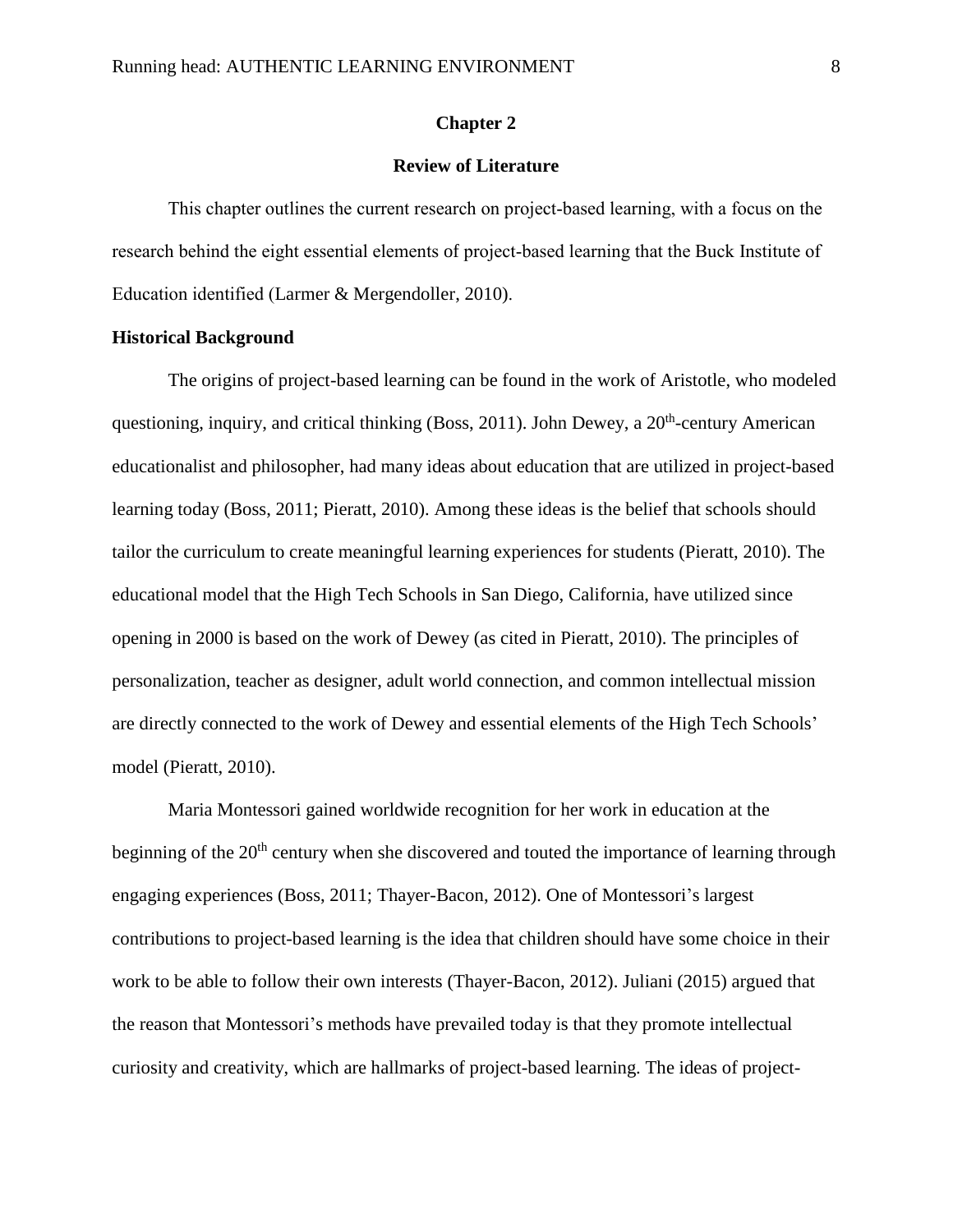based learning continue to grow and evolve, but the historical influence of Dewey and Montessori are still present in project-based learning today.

McMaster Medical School has utilized project-based learning for the benefit of its medical students and has also influenced current project-based learning practices. Students are able to learn content and skills, but struggle to apply their knowledge to new situations. The goal of project-based learning is to move students from novices to experts. Novices are capable only of repeating patterns that they already know, whereas experts have the ability to react and problem-solve in new and unfamiliar situations (Barber et al., 2015). McMaster Medical School has recognized the importance of its students being able to become experts in their field, and project-based learning is at the forefront of their ability to accomplish this.

#### <span id="page-13-0"></span>**Current Research**

The Buck Institute of Education created a model for the essential elements of projectbased learning (Larmer & Mergendoller, 2010). This model includes an overview of the necessary aspects of project-based learning that research has supported.

#### <span id="page-13-1"></span>**Challenging Problem or Question**

The first element of project-based learning is the presentation of a challenging problem or question. Effective questions can trigger and maintain student interest in the classroom. When students view a question as important and worth answering, their engagement rises (Marzano, Pickering, & Heflebower, 2011). If students are asked to memorize information and repeat it, they consider the information irrelevant. However, if they are challenged to use the information that they have learned to solve problems, make decisions, conduct investigations, and create hypotheses, they are more likely view it as important (Marzano et al., 2011). Presenting students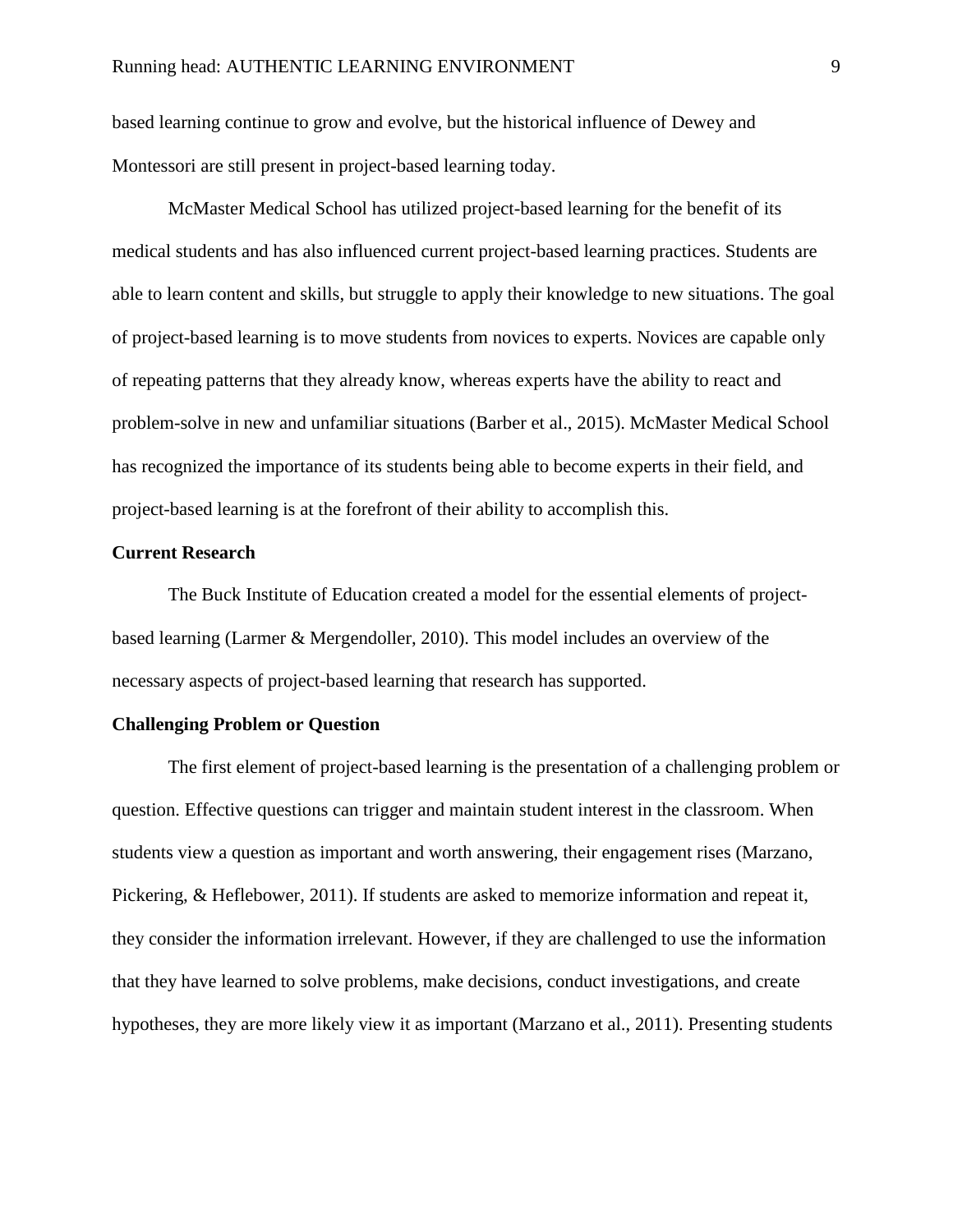with challenging problems or questions for sustained inquiry is an effective method of preparing them for life after school (Juliani, 2015; Larmer & Mergendoller, 2010).

## <span id="page-14-0"></span>**Sustained Inquiry**

The importance of sustained inquiry in project-based learning is to ensure that students have enough time to engage in a process that involves questioning, finding and evaluating sources of information, and applying what they have learned (Larmer & Mergendoller, 2010). Without adequate time, they will not be able to participate in one or more components of this process.

A crucial aspect of sustained inquiry is allowing students to fail and learn from their failure. It is important for teachers to guide students in their learning rather than to do the learning for them. Making students aware that failure is part of the learning process and not the end of it is essential in establishing students' growth mindset (Juliani, 2015). When students are allowed to fail and learn from their failures, they develop a healthy attitude towards risks, challenges, mistakes, and failures, which sustains the inquiry (Masters, 2014). A goal of projectbased learning is to enable students to see that learning does not start and stop within the walls of the classroom. On the contrary, sustained inquiry can help students to become part of a community of inquiry, which includes connections with adult researchers, academics, and practitioners (Burgh & Nichols, 2012). Students in a single classroom demonstrate a variety of skills and abilities. Conducting a classroom with a growth mindset celebrates all students' growth and achievement.

## <span id="page-14-1"></span>**Authenticity**

Research has shown that authenticity is an essential element of project-based learning. Authenticity connects the project to the real world. Therefore, it is crucial in helping students to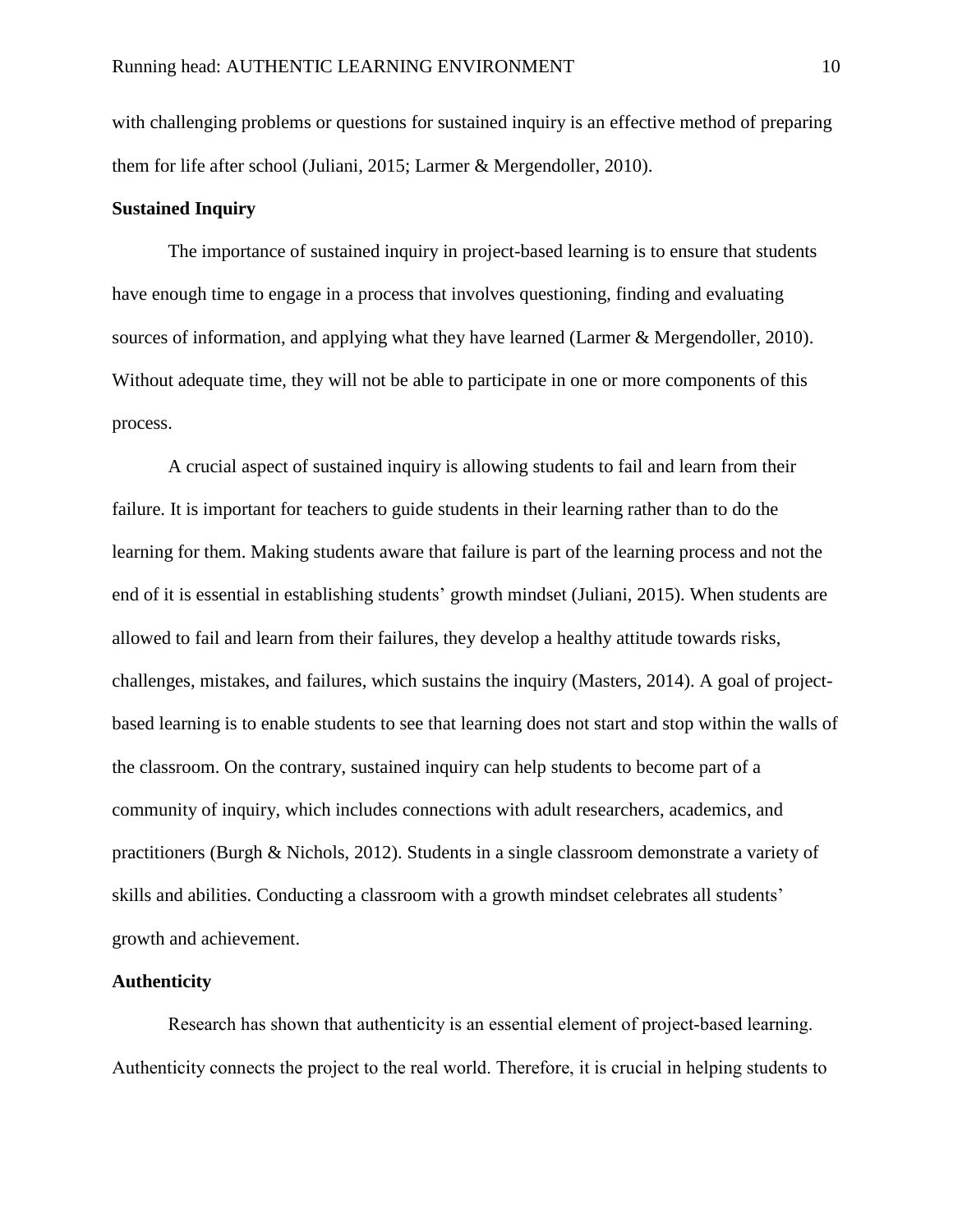understand the importance of what they are doing. Authentic learning might involve students' innovation to solve real-world, complex problems (Strimel, 2014) by designing their own inquiries, planning and making choices about their learning, analyzing and organizing their research, and implementing various learning strategies (Bell, 2010).

Localizing projects is an effective method of making them authentic. It is beneficial for students to have a local understanding of an issue before it can make sense to them on a global scale (Larmer, 2014). Establishing a local connection in a project is a meaningful, yet manageable way for students to extend their learning beyond the classroom and become involved in something relevant to them and their communities.

Because project-based learning presents real-world issues and problems to students, it must include authentic interactions with the real world (Schwalm & Tylek, 2012). Involvement with the community promotes the real-world aspect of project-based learning and has a positive impact on the school, the students, and the community itself (Shannon & Bylsma, 2007; Larmer, 2014). For students involved in a project that promotes positive change in their community, the learning is meaningful and relevant. They understand the power that they hold when they put their time and effort into a project that will have a real-world impact.

Students can establish these community connections at any time with project-based learning (Juliani, 2015). Students who start a project in which they explore the problem of world hunger could partake in an entry event led by a local botanist, students in the middle of a project on air and aerodynamics could connect with a flight engineer for guidance and advice, or students at the end of a project on collective rights in Canada could invite a First Nations member to be part of the authentic audience. These real-world connections elevate projects into a more meaningful realm for students.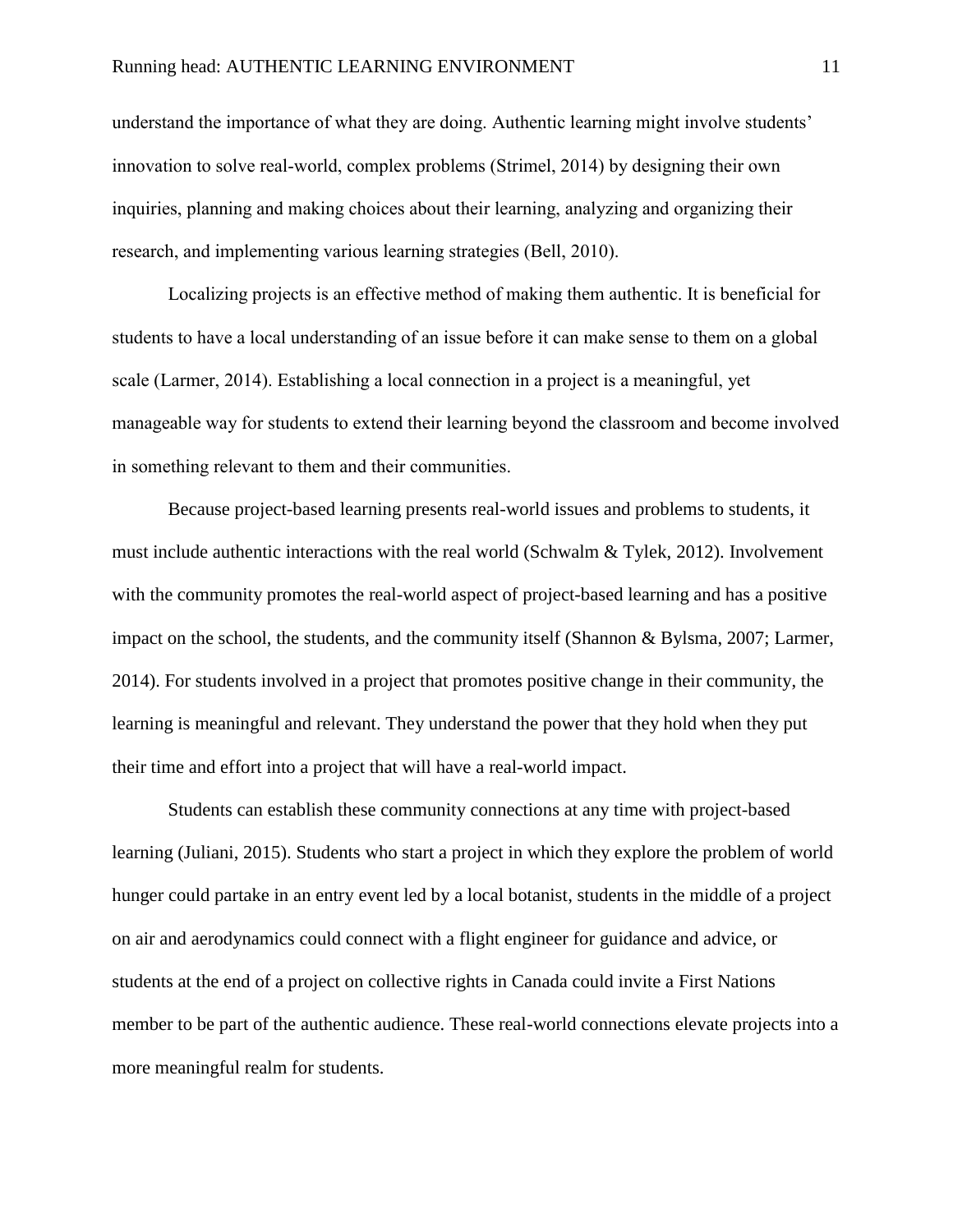Encouraging multiple perspectives in projects and activities can help students to connect to what they consider important and what is important in their community. Authentic learning requires that students collaborate with others, because individuals do not solve real-life problems (Strimel, 2014).

## <span id="page-16-0"></span>**Student Voice and Choice**

If students do not have voice and choice in a project, they lose motivation in the process. Student commitment to a project greatly correlates to their feeling of ownership of the project (Larmer, 2014). In a project-based learning environment the teacher is still an essential part of the classroom, providing guidance and leadership. Students' ability to have voice and choice in their learning is carefully balanced with flexible instruction from the teacher (Roessingh & Chambers, 2011).

The concept of voice and choice has received attention with the implementation of 20% Time at businesses such as Google. 20% Time allows Google employees the freedom to spend 20% of their working time on something of their choice that will benefit the company. The workers have to present the results of their efforts to their colleagues. The power of this voice and choice is evident in that approximately half of Google's innovations originated during 20% Time (Juliani, 2015). Students are more likely to take responsibility for their own learning when they are able to make choices in their learning (Sahin & Top, 2015). Similarly to Google's 20% Time, classrooms can increase students' productivity and motivation when they have voice and choice in their learning.

Students might struggle with the independence and autonomy of project-based learning, especially if they have not experienced it before (Barber et al., 2015). It is essential then that within teachers' flexible instruction they guide and support their students, even in matters that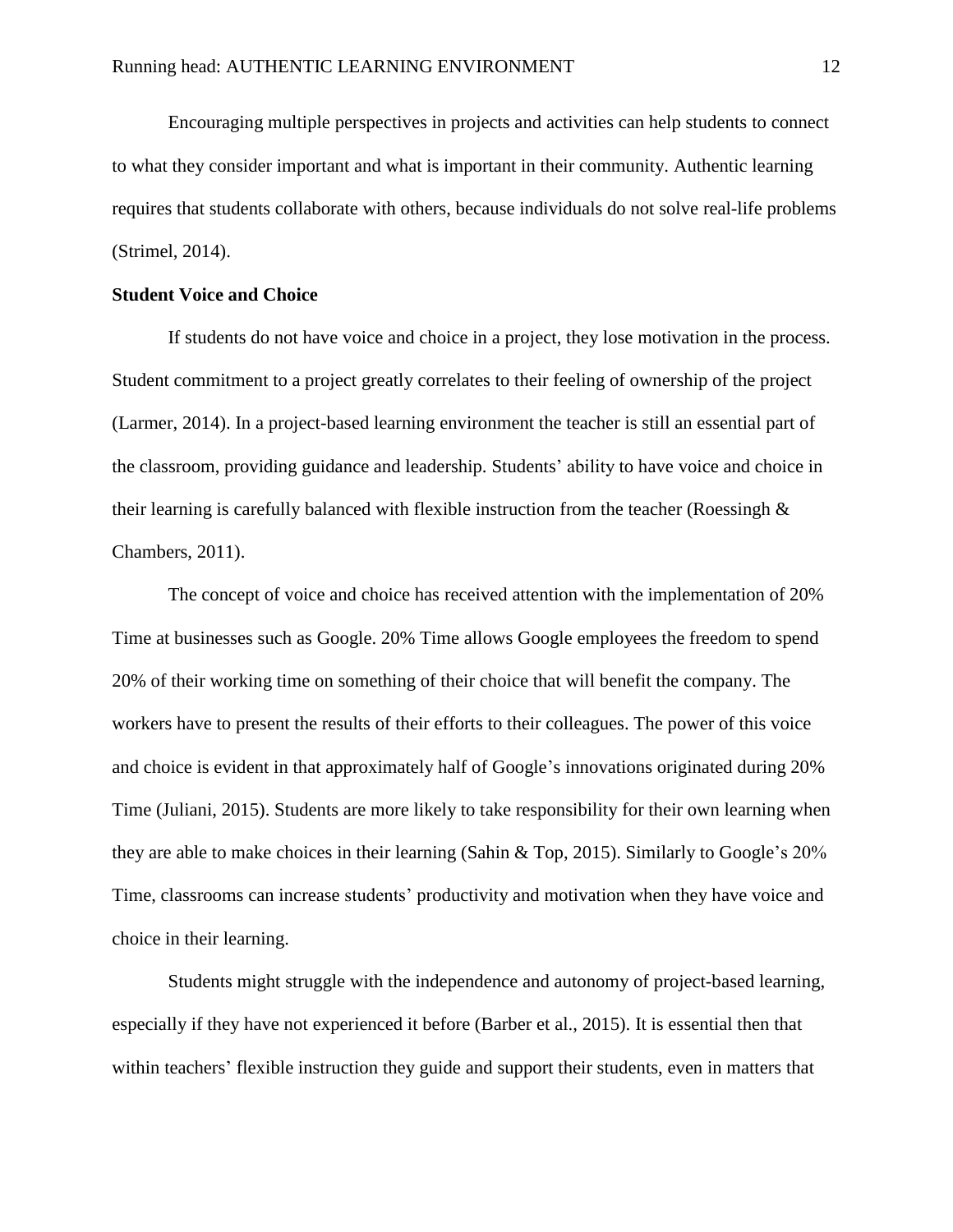involve student voice and choice. Whereas students have the ability to make decisions about their own learning, teachers must also support them with strategies to guide their decision making (Strimel, 2014). This guidance can involve small-group or individual conferencing, whole-class discussion, or guiding reflective questions.

## <span id="page-17-0"></span>**Reflection**

Students should reflect on what they are learning, how they are learning, and what they accomplish when they work on a project (Boss, 2011). They can use various methods of reflection to explore their learning on a personal level, whether it is individually, in groups, or in a teacher-led conference. Reflection results in greater student accountability, participation, understanding, and satisfaction of the students who work on a project (Kim, Hong, Bonk, & Lim, 2011). Having time to reflect on their learning helps students to develop their metacognitive abilities, which also helps them to assess what they know and do not know. It is essential that students be able to reflect on and assess their learning to solve future problems successfully (Strimel, 2014).

The growth of technology in the classroom has enabled reflection to become an ongoing, interactive experience for students (Tucker, 2014). Online tools give students an opportunity to write reflections that a worldwide audience can read and then provide feedback or offer insights and support. Although reflections can be independent and private, sharing their reflections is one of the most powerful tools that students can utilize in the classroom (Juliani, 2015). Reflections of any kind help them to contemplate their own learning. Reflections are a low-risk but highreward component of project-based learning that help students think about what they are learning and how they are learning in ways that they have never considered before.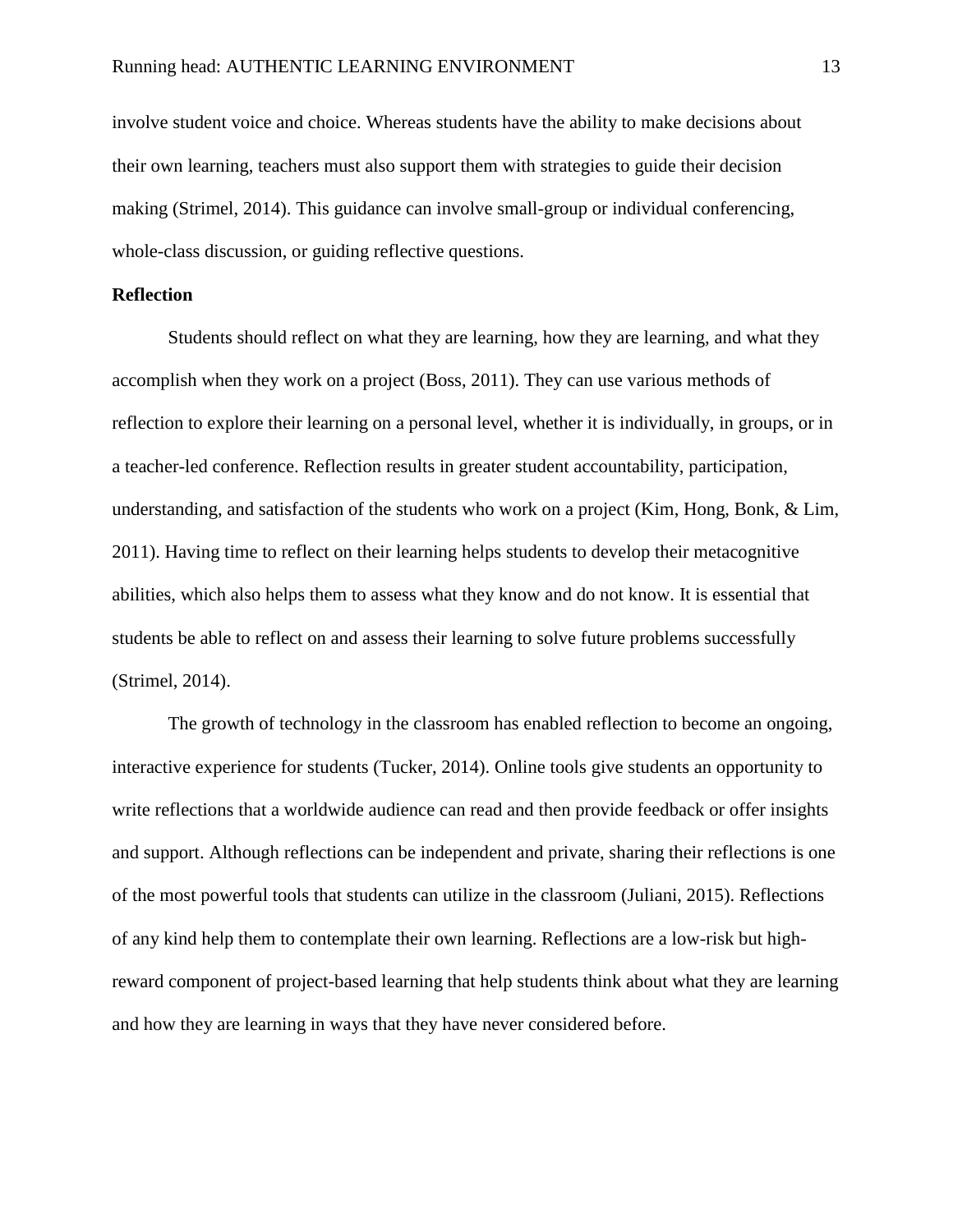## <span id="page-18-0"></span>**Critique and Revision**

To develop students' growth mindset, it is essential that they have opportunities to critique their own and others' work and have a chance to revise their work to improve their critiques. Mastery is a principle that improves student motivation (Nordgren, 2013; Pink, 2010). Mastery is the personal desire to improve at something that has a purpose. If students are assigned tasks in which they are not interested, they will not exert their best efforts. If they are interested and invested in a task at hand, then they will critique and revise the product until they have mastered it (Nordgren, 2013; Pink, 2010).

Project-based learning and the ability to critique and revise effectively build deep content understanding and increase students' motivation to learn (Soulé & Warrick, 2015). The opportunity to critique and revise one's work is imperative to develop the attitude that failure is part of the learning process rather than the end of it. Critiquing and revising helps teachers to assess students formatively throughout the project and use student growth as valuable data that shows learning (Masters, 2014). An essential aspect of any project plan is a schedule for formative and summative assessment to create critiquing and revising opportunities. The formative assessments will guide students to a mastery level.

#### <span id="page-18-1"></span>**Public Product**

The eighth essential element that the Buck Institute of Education recognized is *public product* (Larmer & Mergendoller, 2010). The institute changed this element from *public audience* to *public product* with the understanding that students do not always have to make a formal presentation to an audience at the end of a project; however, they should create some sort of product that a public audience will see. Whether student products are formal presentations,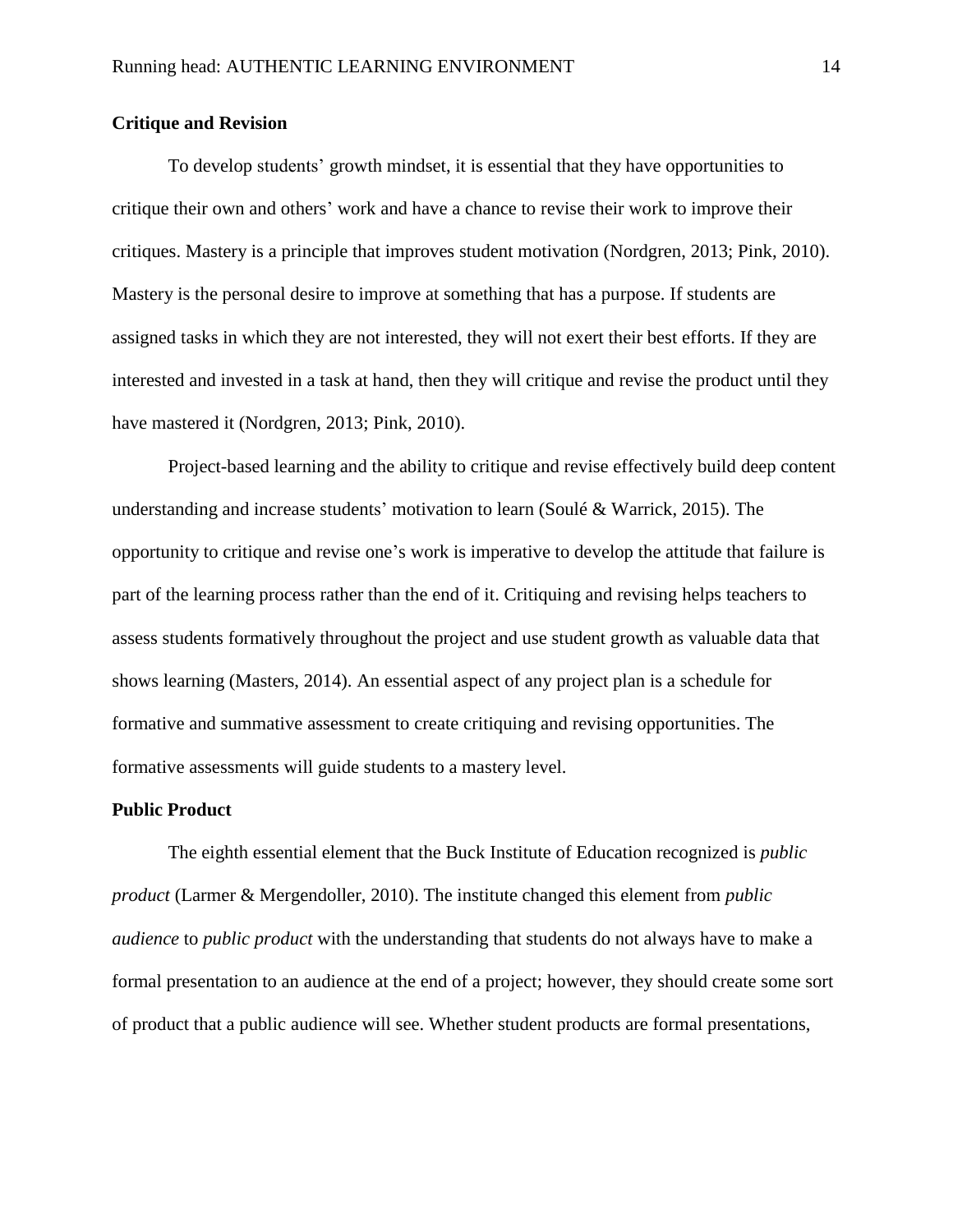public displays in the community, or presentations on a website, they become more authentic and meaningful to the students (Larmer & Mergendoller, 2010).

## <span id="page-19-0"></span>**Student Achievement**

Project-based learning has a significant impact on students' academic achievement. They learn 21<sup>st</sup>-century skills and cross-curricular competencies that are essential to working in the global workforce (Juliani, 2015). Standardized tests do not currently measure many of these skills (Bell, 2010). However, components of project-based learning such as hands-on activities, reflections, and presentations demonstrate increased retention of knowledge (Karaçalli & Korur, 2014). Therefore, students engaged in project-based learning outscore traditionally educated students on standardized tests (Bell, 2010).

#### <span id="page-19-1"></span>**Conclusion**

The essential elements of project-based learning are a variety of components that benefit student learning. Authentic projects that provide students with challenging problems, sustained inquiry, and voice and choice increase students' cross-curricular competencies (Alberta Regional Consortia, 2013) as 21<sup>st</sup>-century learners. Purposeful reflection and the ability to critique and revise their work further the authenticity of students' work. Chapter 3 documents the implementation of project-based learning in a central Alberta middle school, and chapter 4 presents the summary, conclusion, implications, and recommendations based on the school's transition to a project-based learning environment.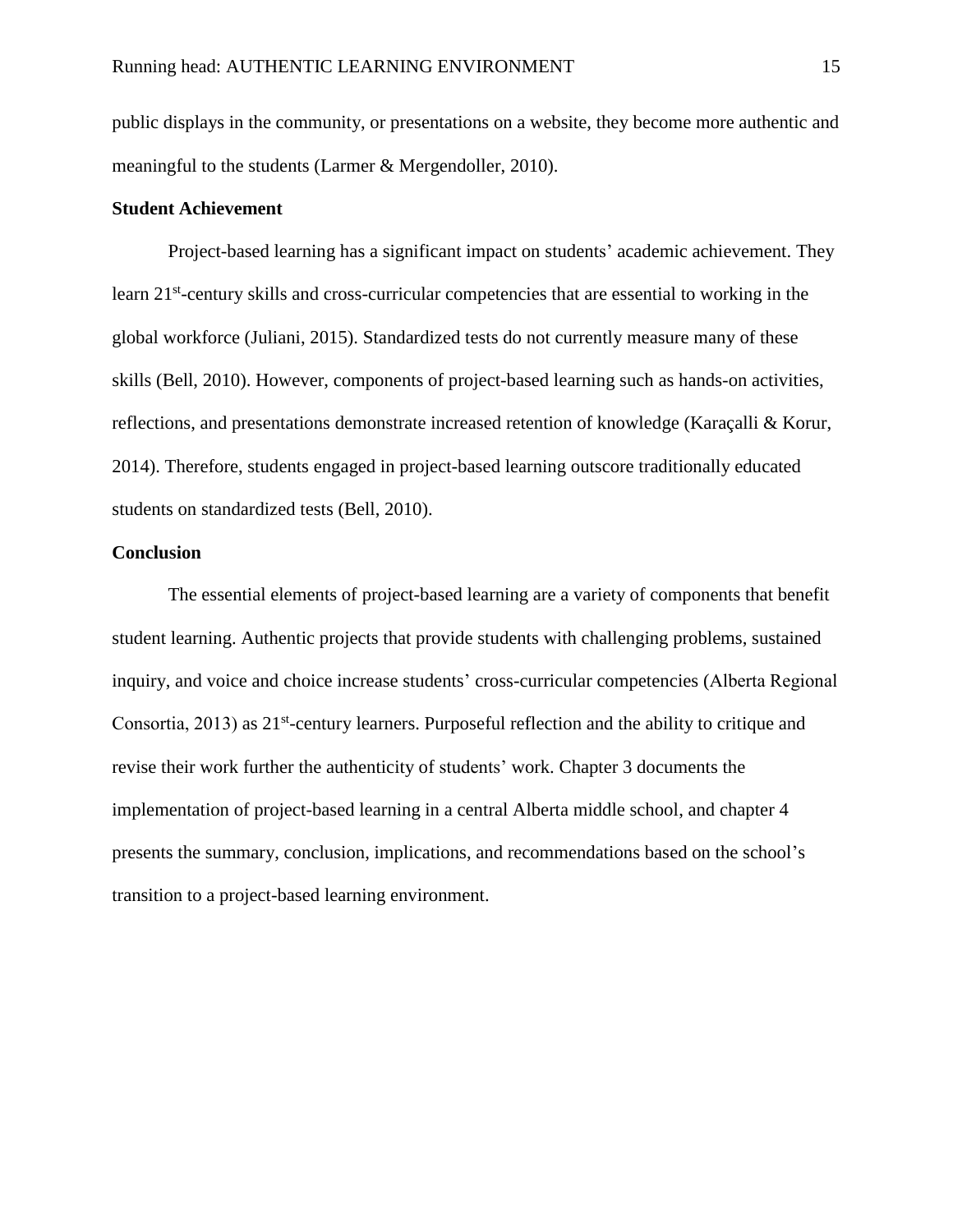## **Chapter 3**

## **Methodology**

<span id="page-20-1"></span><span id="page-20-0"></span>The direction of Alberta Education was the greatest influence in transforming a central Alberta middle school into a project-based learning environment. Alberta Education (2010) released *Inspiring Education*, which identified goals for Alberta educators to enable students to become engaged thinkers, ethical citizens, and entrepreneurial spirits. Alberta Education (2013) then released the *Ministerial Order on Student Learning*, which promotes cross-curricular competencies that are essential to enable students to become competitive in the global workforce. The central Alberta middle school considered project-based learning an effective method of addressing the needs that Alberta Education outlined.

To establish competency in project-based learning, the majority of the school's staff trained in PBL 101, a professional development program that the Buck Institute of Education developed. Initially, 12 staff members were trained in October 2013 and brought their experience and knowledge back to the school. Throughout the year other staff members received the training, and the majority of the staff of approximately 30 teachers were trained in project-based learning.

The school staff ultimately considered the year of implementing projects successful. However, they decided that they needed further professional development to ensure a high level of competency amongst the teachers in developing a project-based learning environment. In September 2014 the staff members sent a proposal to the school division for professional development funds to send a group of teachers to High Tech High in San Diego, California, a system of schools entrenched in project-based learning. The staff of the central Alberta middle school believed that first-hand experience of a project-based learning environment would enable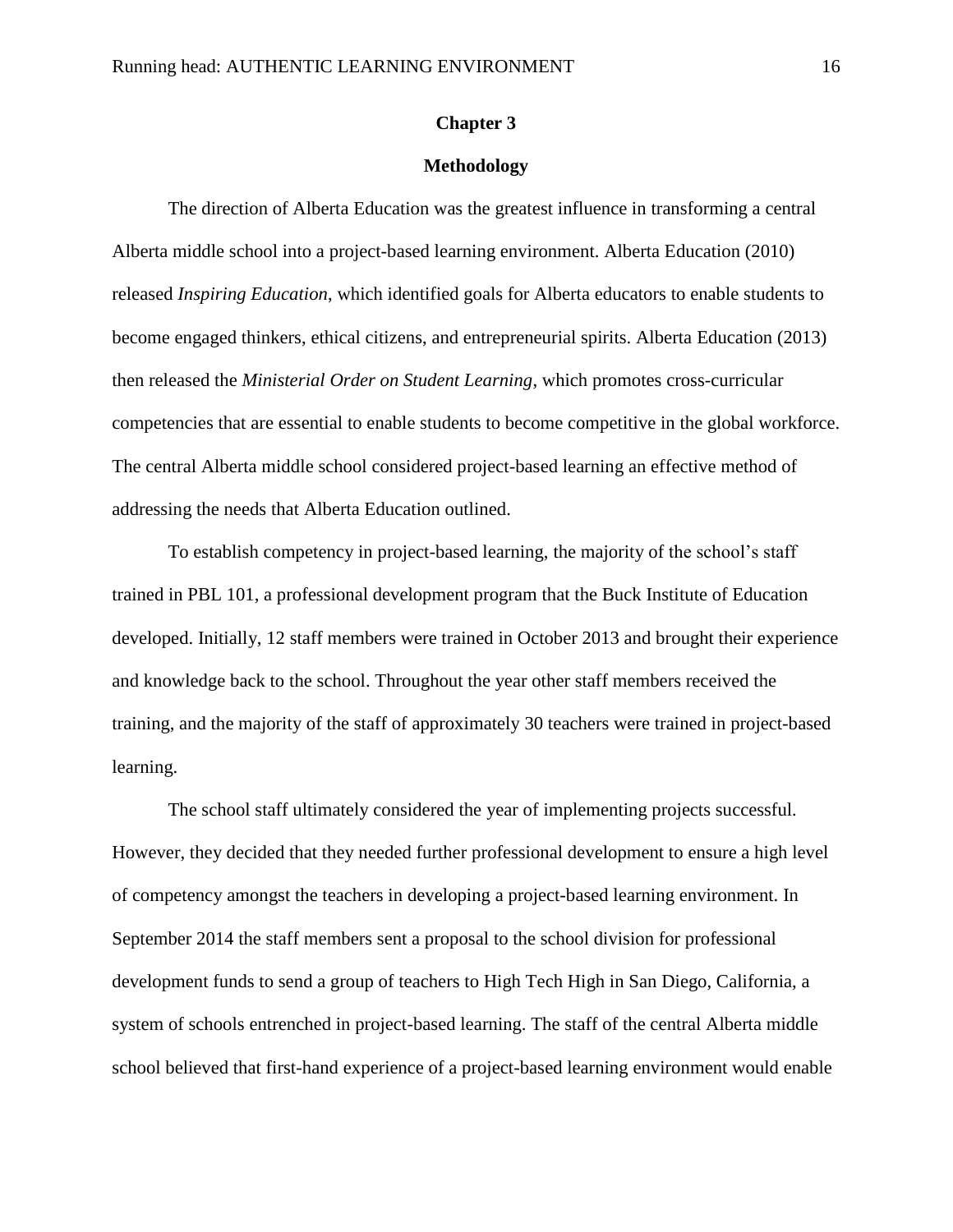a group of teachers to develop the understanding, appreciation, and expertise to apply to their own school environment.

The ultimate goal of the proposal to attend High Tech High was to create a project-based learning center in the central Alberta middle school where students could gain skills and knowledge from participating in projects and other teachers from the division and the province could learn about project-based learning. Professional development from organizations such as the Buck Institute of Education was valuable to the staff of the central Alberta middle school; however, it was also clear that learning about project-based learning in an actual environment entrenched in the practice would be valuable to any educator who wanted to learn more about it. Being able to talk to teachers, administrators, educational assistants, and students seemed to be the most valuable tool in learning about any educational system, including one focused on project-based learning.

## <span id="page-21-0"></span>**Driving Question**

The staff of the central Alberta middle school used their current experience with projectbased learning to write a proposal to attend High Tech High. The first aspect of the proposal was the driving question, the purpose behind the proposal, which centered on how the school could create an authentic learning environment by using a project-based learning model. The driving question remained the basis for the proposal and the desire of the school to become a projectbased learning center.

## <span id="page-21-1"></span>**Dream School**

The second component of the proposal was an outline of what the staff considered a 'dream school.' This component helped the school to determine the staff and students' ultimate goals with regard to project-based learning. The main vision for a dream school was to become a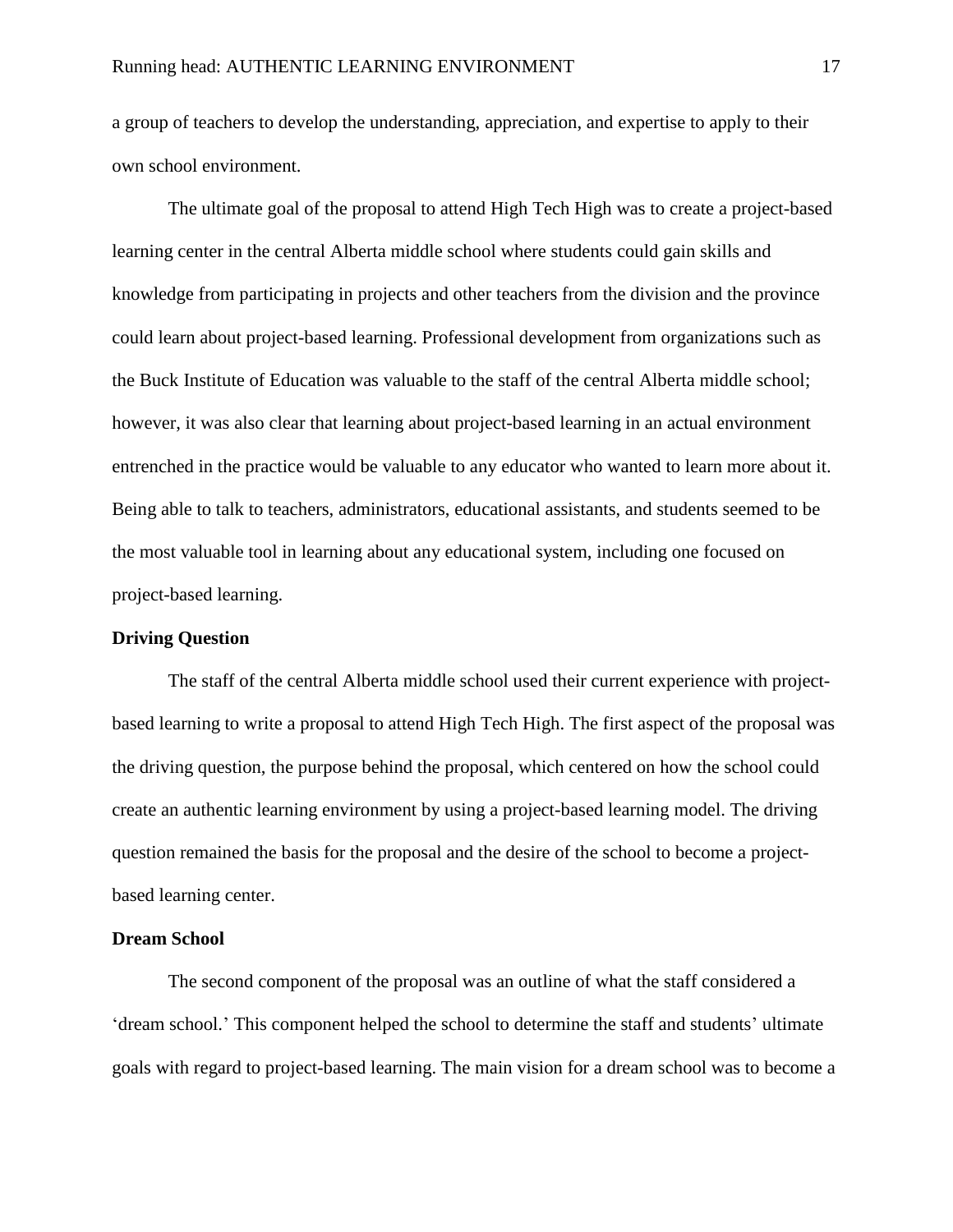project-based learning educational center. Part of this vision included establishing collaboration among the staff members to implement cross-curricular projects at all grade levels. An additional requirement for the dream school was to invite other educators into the project-based learning environment at the school for meaningful professional development.

#### <span id="page-22-0"></span>**Timeline**

The staff at the central Alberta middle school proposed a timeline of three years to become a project-based learning environment. The main goal for the first year was to provide them with continued meaningful professional development to understand the need for the school to develop a project-based learning environment. In year 1 the staff also educated the parents on what project-based learning is and how it would impact their children. The school staff understood the importance of including parents in this process because project-based learning was an unknown concept to many of them. The staff proposed an Exhibition of Learning during the first year to enable parents to view what their children had created in their classes, because they believed that seeing the final product and being part of an authentic audience to whom the students could present would help the parents to understand the value of project-based learning. Last, an important goal for the first year was to host a professional development session on project-based learning in the school to enable other educators to witness the school's journey and the work that the staff and students had done.

The second year still focused on ongoing professional development on project-based learning for the staff of the central Alberta middle school, as well as continued education for parents. Therefore, the staff decided that a valuable goal for year 2 would be to hold two or three Exhibitions of Learning in which the parents could participate. They also decided that, to help the students to partake in multiple meaningful projects throughout the year, grade teams would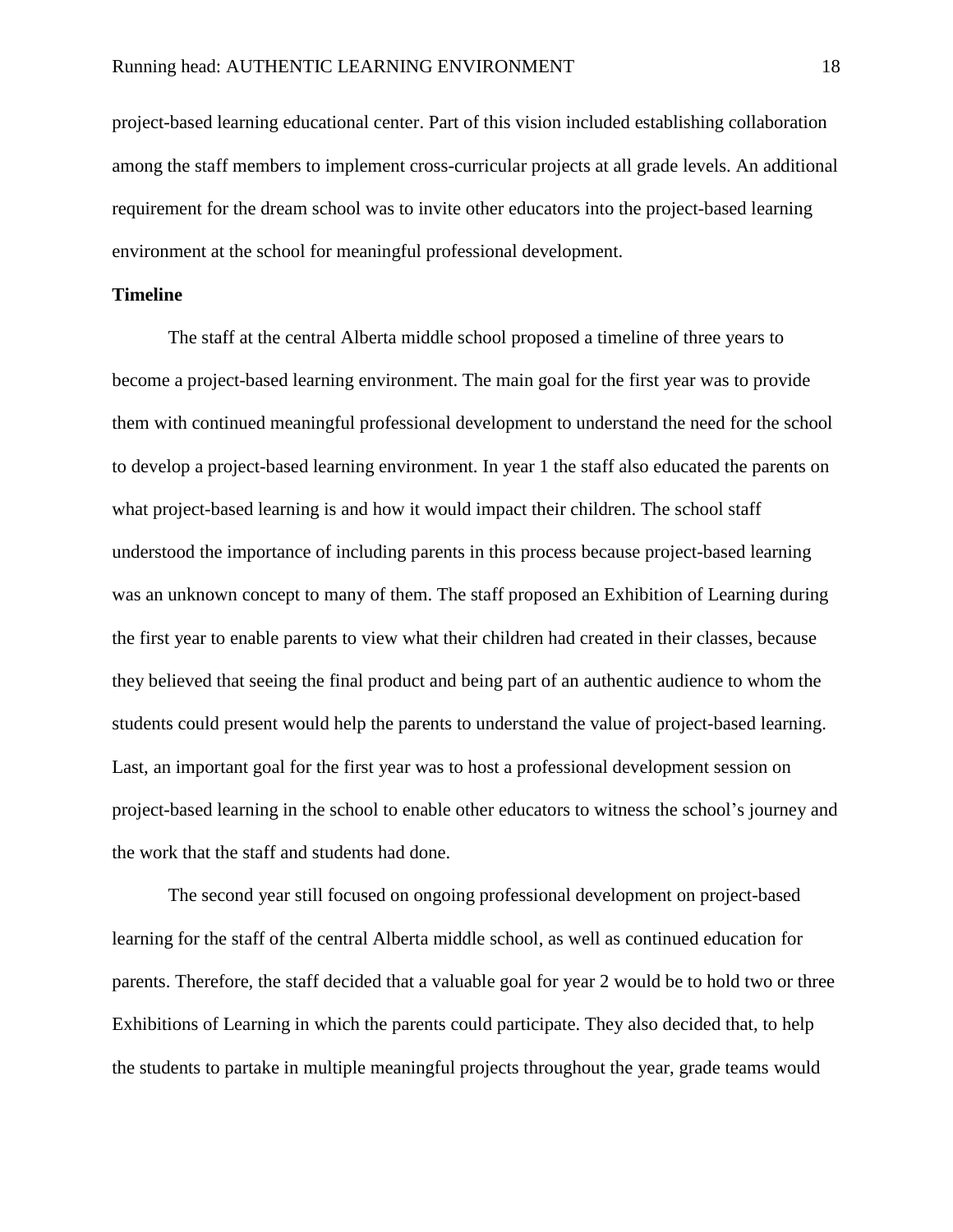need time to work together to develop cross-curricular projects, in line with Alberta Education's expectations for cross-curricular competencies (Alberta Regional Consortia, 2013). They would need this time to ensure that they developed projects in line with the curriculum. Last, in year 2 it was important to set a goal for at least two professional-development residencies to allow educators from outside the school to come to the school to receive meaningful and relevant professional development on project-based learning. The school wanted to be able to offer the type of hands-on professional development that educators seek from High Tech High.

The first goal of the third year of the proposal timeline was to ensure that any staff members new to the central Alberta middle school would receive professional development on and training in project-based learning. It was essential that all staff members, including new hires, remain current on the beliefs about and philosophy behind a project-based learning environment. Another important goal in the third year was to continue to share knowledge on project-based learning through Exhibitions of Learning and professional-development workshops, as well as to begin the process of merging Career and Technology Foundation option classes with core subject areas to utilize school resources for cross-curricular projects. The final goal for year 3 was to begin to organize teachers' and students' schedules around the projects so that the teachers could create them according to their own passions and students could learn through choosing their own projects.

#### <span id="page-23-0"></span>**Positive Structures in Place**

The staff believed that the proposal was a worthwhile endeavor because many positive structures were already in place in the central Alberta middle school. The majority of the staff already knew about project-based learning, and many had already received training through PBL 101, which the Buck Institute of Education developed. Many staff members had already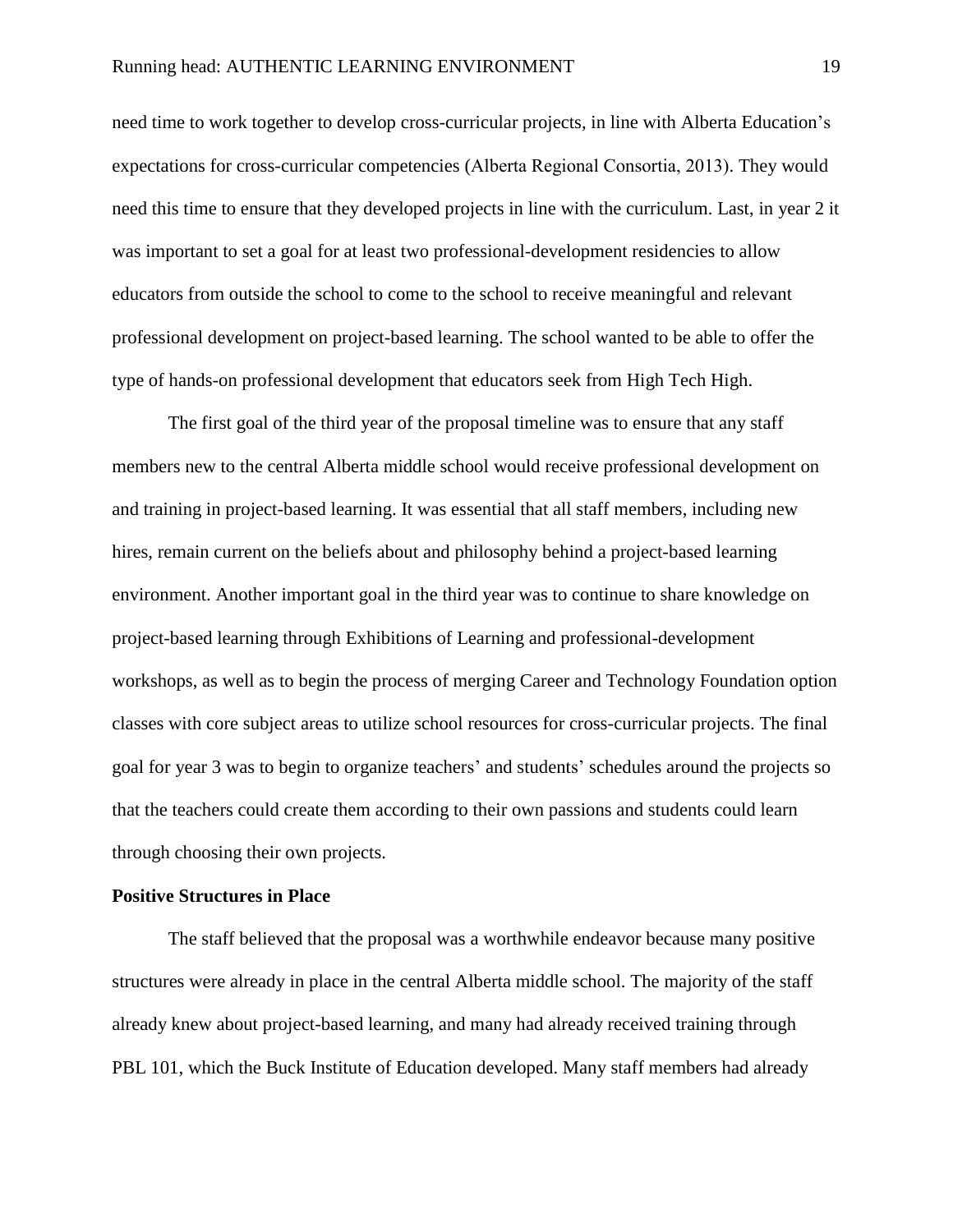attempted projects in their classes, seen some success, and understood the value of it. Prior to the staff's submission of the proposal, the school had a robust professional-development committee that was committed to developing a positive learning environment for the staff and students.

The school scheduled common times during the school day to allow teachers, administrators, and educational assistants to meet and collaborate. Teachers who taught the same group of students and those who taught the same subject met periodically during the school day to discuss best practices and plan their classes, which they considered valuable time to plan their cross-curricular projects.

The school's supportive staff and administrators were also willing to take risks to ensure that their students received the best education possible.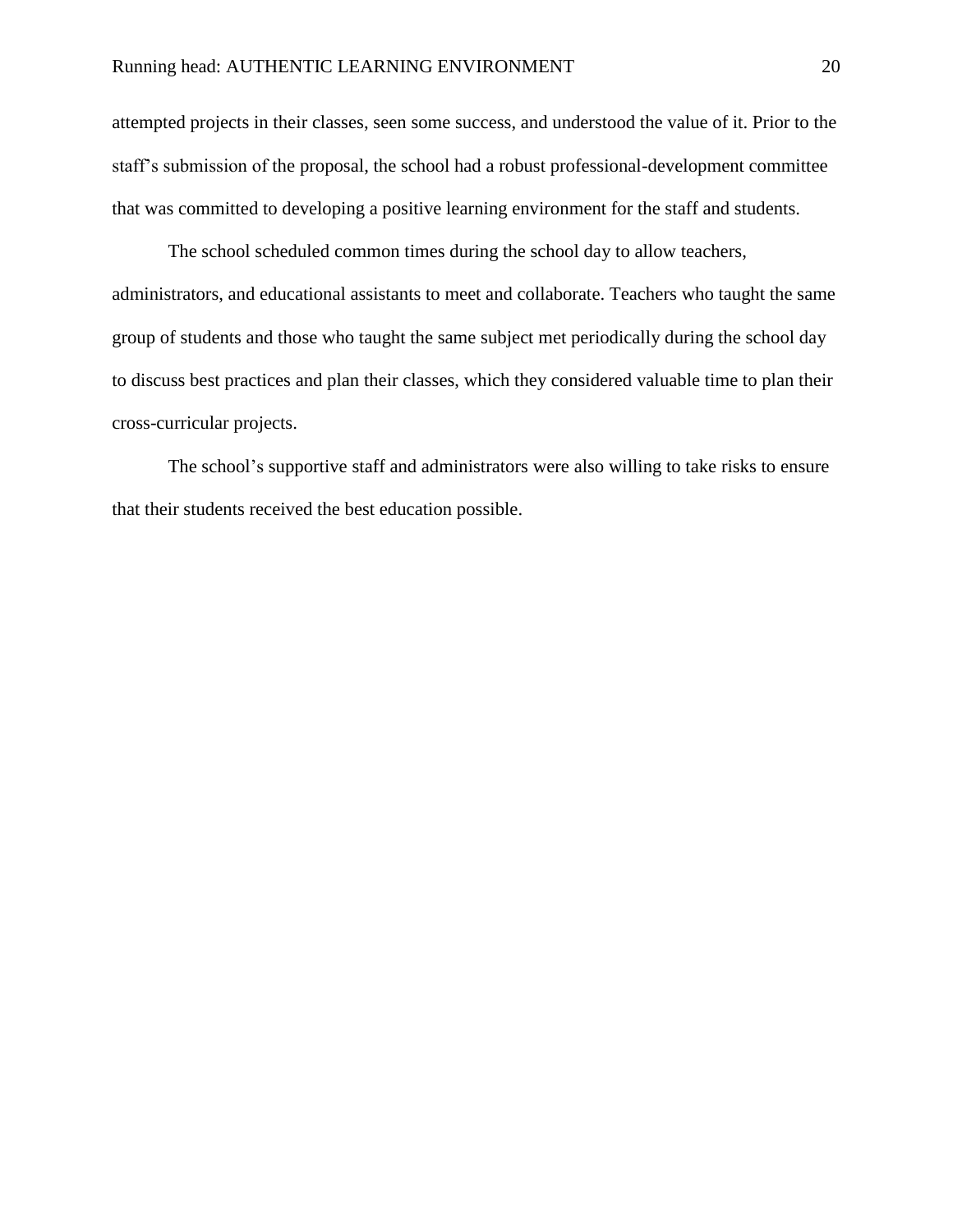#### **Chapter 4**

#### **Summary, Conclusion, Implications, and Recommendations**

#### <span id="page-25-2"></span><span id="page-25-1"></span><span id="page-25-0"></span>**Summary**

Project-based learning offers 21<sup>st</sup>-century learners an effective educational environment. Larmer (2014), Schwalm and Tylek (2012), and Juliani (2015) stressed the effectiveness of project-based learning in creating authentic, meaningful experiences for students that will prepare them for the global workforce. High Tech High schools in San Diego, California, have demonstrated the success of a project-based learning environment in that 98% of the graduates go on to postsecondary education, equipped with the necessary skills and attributes to survive in the global workforce (High Tech High, 2016). Alberta Education (2010) emphasized the importance of authentic learning when it released *Inspiring Education* and the *Ministerial Order on Student Learning* (Alberta Education, 2013). These documents highlight the necessity for Alberta students to learn cross-curricular competencies (Alberta Regional Consortia, 2013) and become engaged thinkers, entrepreneurial spirits, and ethical citizens.

The staff of a middle school in central Alberta decided to meet the needs of their students by creating a project-based learning environment. To achieve this goal, they had to ensure that all of the staff understood the benefits of this type of environment to the students. Therefore, they participated in professional development on project-based learning to understand what projectbased learning is and why it would benefit the students. Learning about the goals of *Inspiring Education* (Alberta Education, 2010) and the *Ministerial Order on Student Learning* (Alberta Education, 2013) and developing competence in project-based learning helped the staff to make a connection between project-based learning and the Alberta government's requirements for students' learning.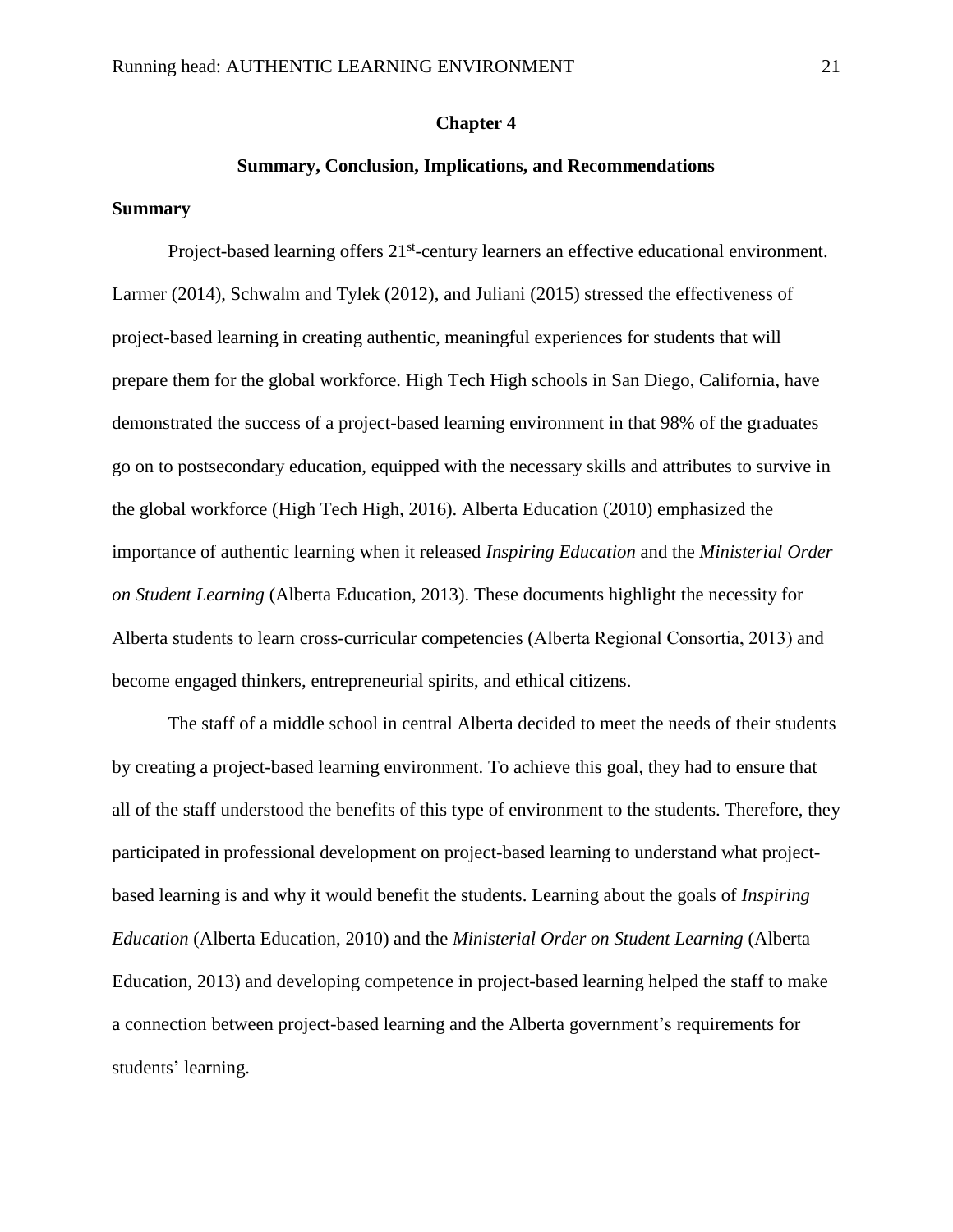The school staff worked together to develop a system conducive to project-based learning for teachers, students, and parents. The teachers needed time to collaborate on developing crosscurricular projects and spent time brainstorming new class schedules, including length of classes that would better fit the project-based learning model. They also considered the layout of the classrooms and the school itself and kept project-based learning at the forefront of their collaborative planning.

## <span id="page-26-0"></span>**Conclusions**

Approaching school staff with the idea of change, big or small, requires convincing. Using a schoolwide approach to change the way that staff expect their students to learn affects all students and teachers and has the potential for opposition to the change. However, with positive supports and time, encouragement, and professional development for the staff, a school can change for the better.

The most important factor in creating a project-based learning environment in a middle school in central Alberta was the belief that it was the right decision for student learning. Once the staff concurred, it made the idea of becoming a project-based learning center a possibility. To continue the journey, the staff required support for their beliefs and ideas to come to fruition, including time to work together to make the difference that they envisioned and professional development to continue to grow and learn, just as their students did.

It became clear that project-based learning could benefit every lesson rather than just projects. The project-based learning model is part of the larger scope of authentic learning, which is more manageable for teachers than project-based learning. They can use elements such as student voice and choice, critique and revision, and reflection within a more traditional lesson or activity. In recognizing that they could use elements of project-based learning every day, the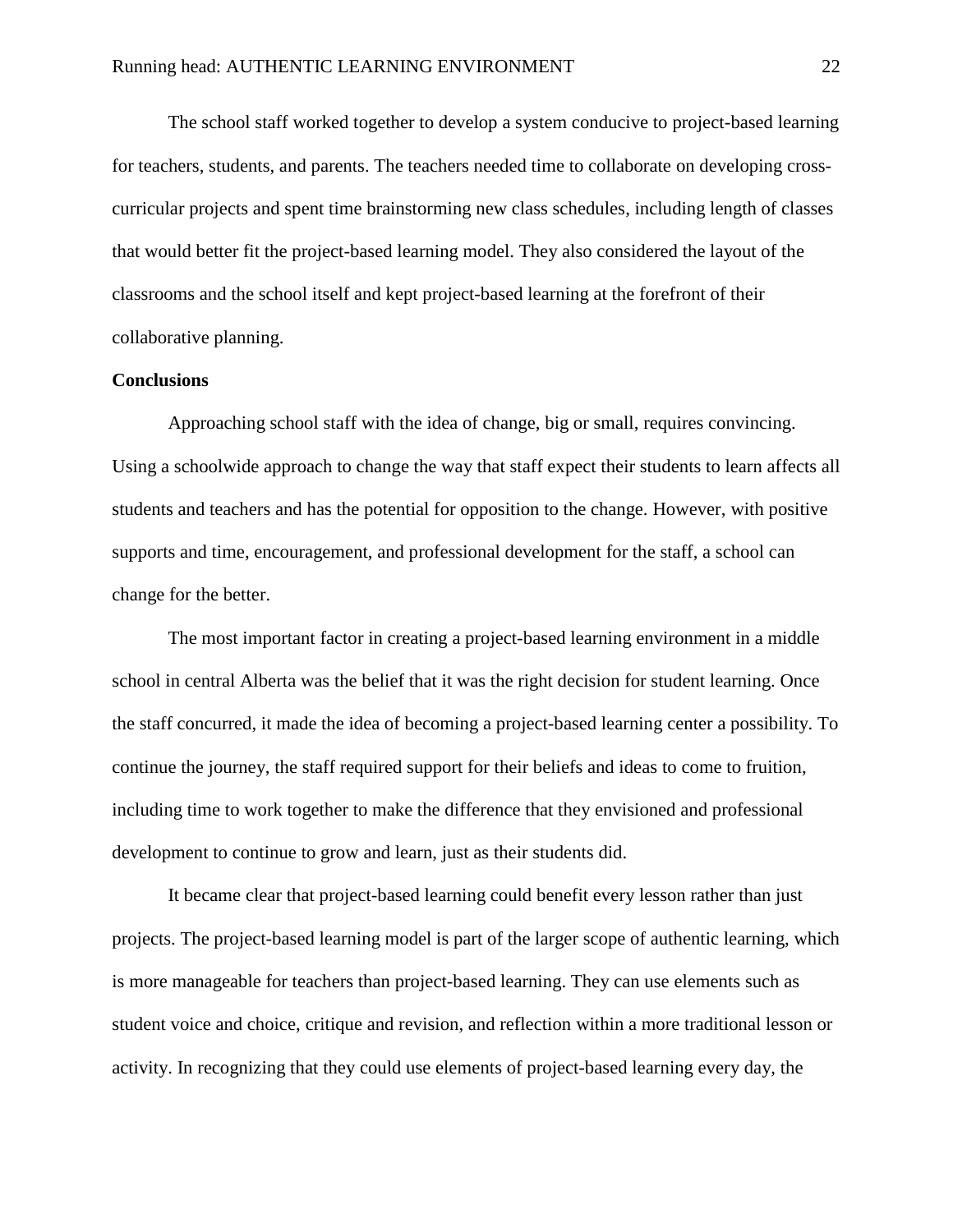staff of the central Alberta middle school understood that students do not always have to participate in projects because project fatigue is possible and that a balance between working on projects and experiencing authentic learning within a more traditional environment is beneficial.

## <span id="page-27-0"></span>**Implications**

At the end of the first year of the original proposal, the central Alberta middle school had already accomplished what it set out to do in the first three years, which gave the staff an opportunity to examine critically the successes and failures of the project-based learning implementation. Among the successes was the positive change in the school's atmosphere. Many of the walls in the hallways were now adorned with projects that students had meticulously constructed and presented. Parent-teacher interviews or after-school sports created opportunities for parents and other guests to observe and enjoy the remarkable work that the students had done.

The full year of project-based learning also allowed the school to open its doors more often to parents, guardians, and other family members during Exhibition of Learning days and nights. These exhibitions were opportunities for families to connect to the school on a level that most parents had not previously done when their children were in middle school. Parents and other community members who became guest speakers and critics created a more involved atmosphere.

Many students, especially those who had struggled with engagement in the past, found projects that were highly interesting to them, and they were able to reach a high level of achievement. Even students who initially struggled with elements of project-based learning such as collaboration and presentation improved throughout the year as they participated in more projects.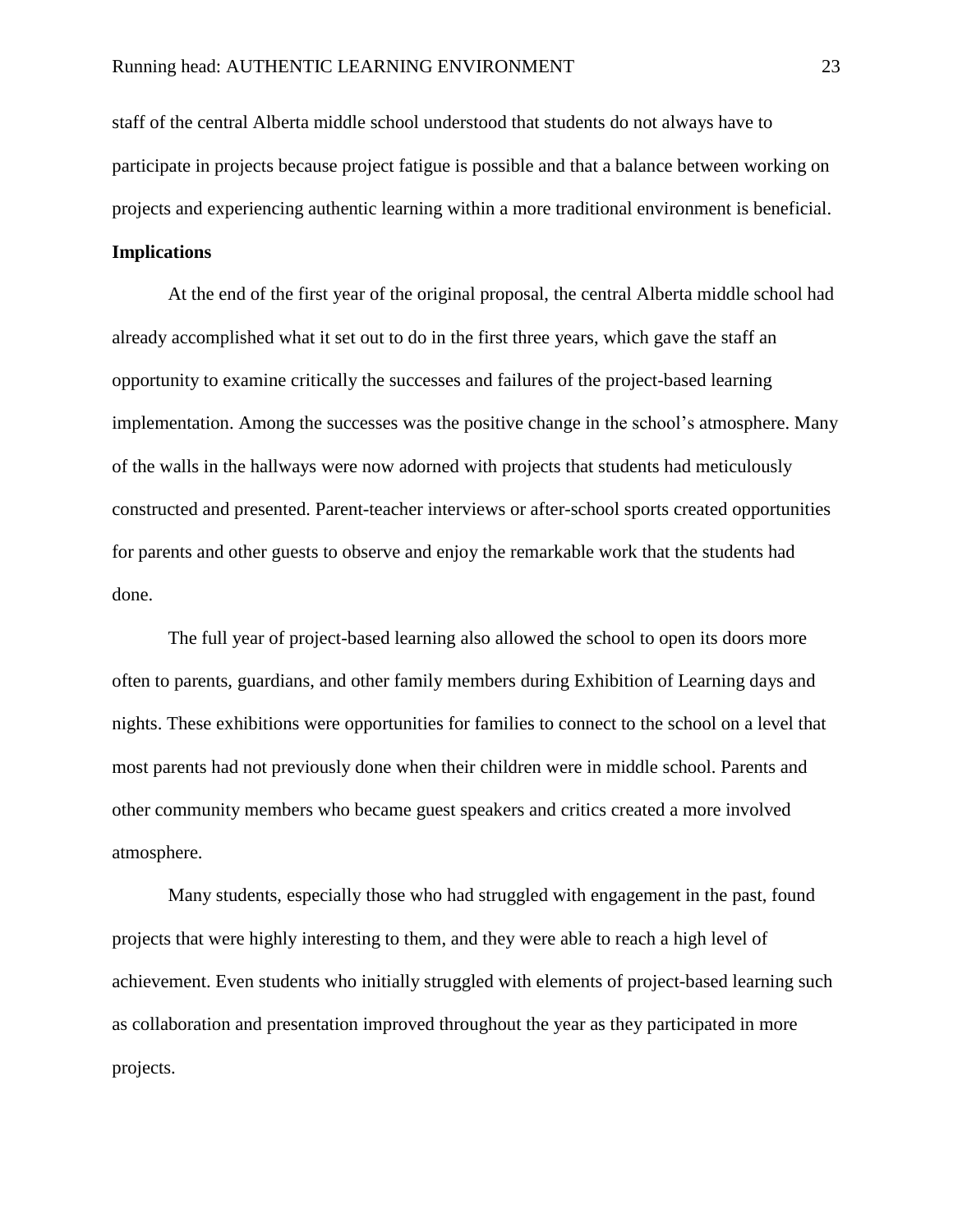The efforts of the school had an impact divisionwide. The school held multiday professional-development sessions periodically that gave other educators in the division a foundational knowledge and understanding of project-based learning while they observed classes and students who were in the midst of projects.

The students in Grades 6 and 9 in this central Alberta middle school wrote the Alberta Provincial Achievement Tests in language arts, social studies, mathematics, and science. However, the standardized test results at the end of the year did not improve from the previous year, which the staff expected, because of the drastic shift in instruction and learning that had taken place. The teachers focused less on test preparation throughout the year as a result of shifting expectations and spent the majority of their time working with their colleagues to create new projects and developing their skills as teachers in a project-based learning environment.

Aside from the standardized test scores, the students improved in the learning areas that the Alberta government had specified in *Inspiring Education* (Alberta Education, 2010) and the *Ministerial Order on Student Learning* (Alberta Education, 2013). They demonstrated more aptitude in collaboration and communication, and the project-based learning structure allowed the students to work with a wide variety of abilities of their classmates.

The students experienced failure and learned from it. The Grade 7 students in the central Alberta middle school participated in a project that challenged them to create various bridge structures from pasta noodles, with the goal of creating a structure that would support a certain weight. Students whose structures did not pass the weight test still participated in the Exhibition of Learning and explained what went wrong with their structure and what changes they would make the next time. The opportunity to fail and to learn from it was never so prevalent at the school before.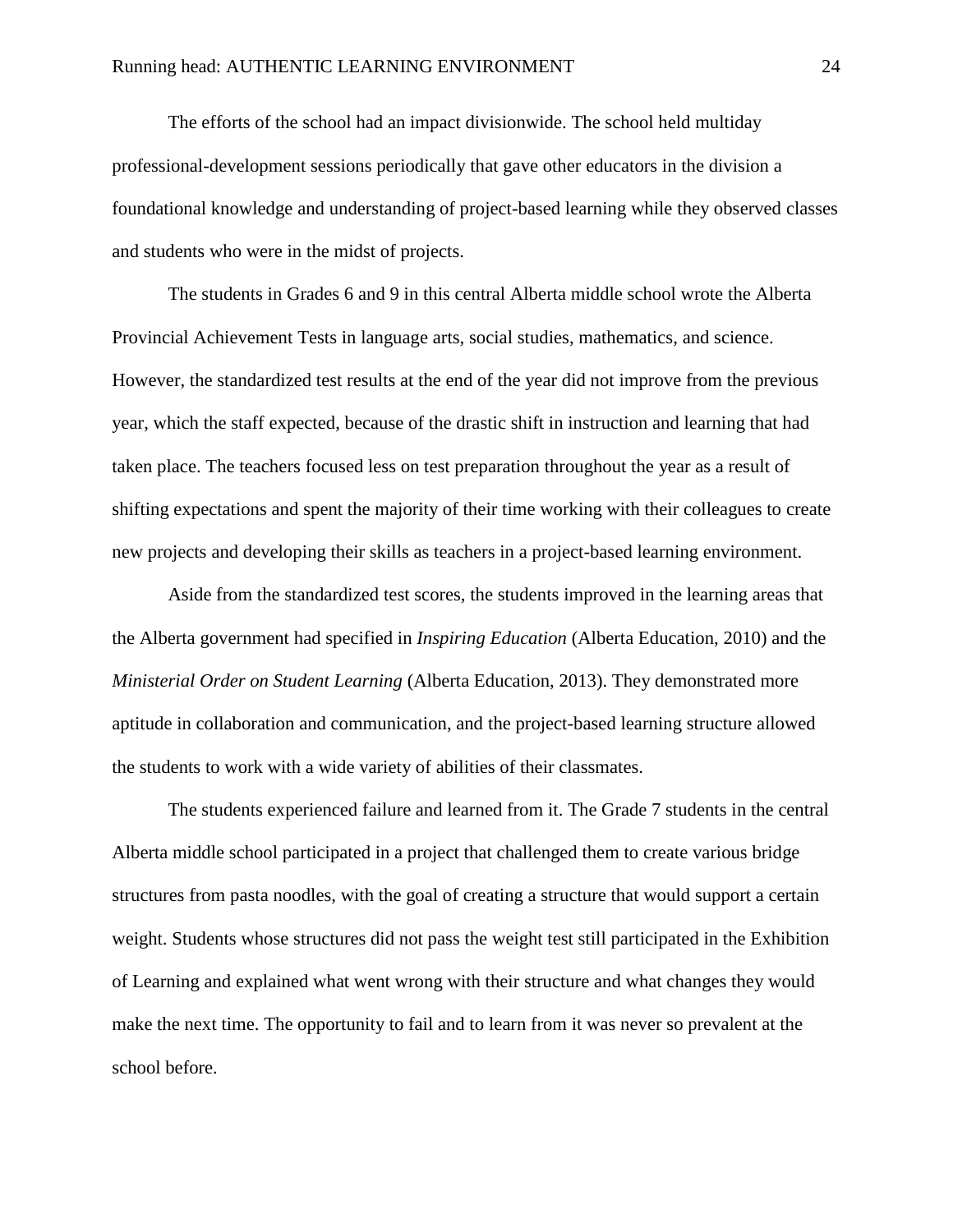Most important, student inquiry at the school has increased. When students have an opportunity to choose a direction for a project or to problem-solve in a variety of ways, they demonstrate more passion, interest, and engagement in learning.

## <span id="page-29-0"></span>**Recommendations**

Project-based learning cannot occur alone, which is evident in this central Alberta middle school. If only a single educator or a small group of educators create project-based learning environments in their classrooms, then students will not receive the utmost benefit of projectbased learning. A team effort is required to create a truly collaborative, cross-curricular learning environment. Collaboration amongst staff results in the molding of project-based learning to the school's current situation. This type of model will be different in every school and every school division depending on their size, the number of students, the ages of their students, and the curriculum expectations. The group of educators who received professional development from High Tech High in San Diego, California, found it difficult to translate the projects that they observed the Californian students creating into the types of projects that they wanted their Albertan students to make. It required a great deal of collaboration amongst the Central Alberta school staff to learn how to develop projects based on both passion and government-mandated curriculum.

The staff at the central Alberta middle school began the second year of project-based learning with the ability to analyze the Provincial Achievement Test results from the previous year. Although they were not surprised by the results, they began the year realizing that they needed to make some changes to achieve better results. The staff collaborated at the beginning of the new school year to create a flexible daily schedule that would strike a balance between highly structured time and project-based learning time. The structured time focuses on gradual release,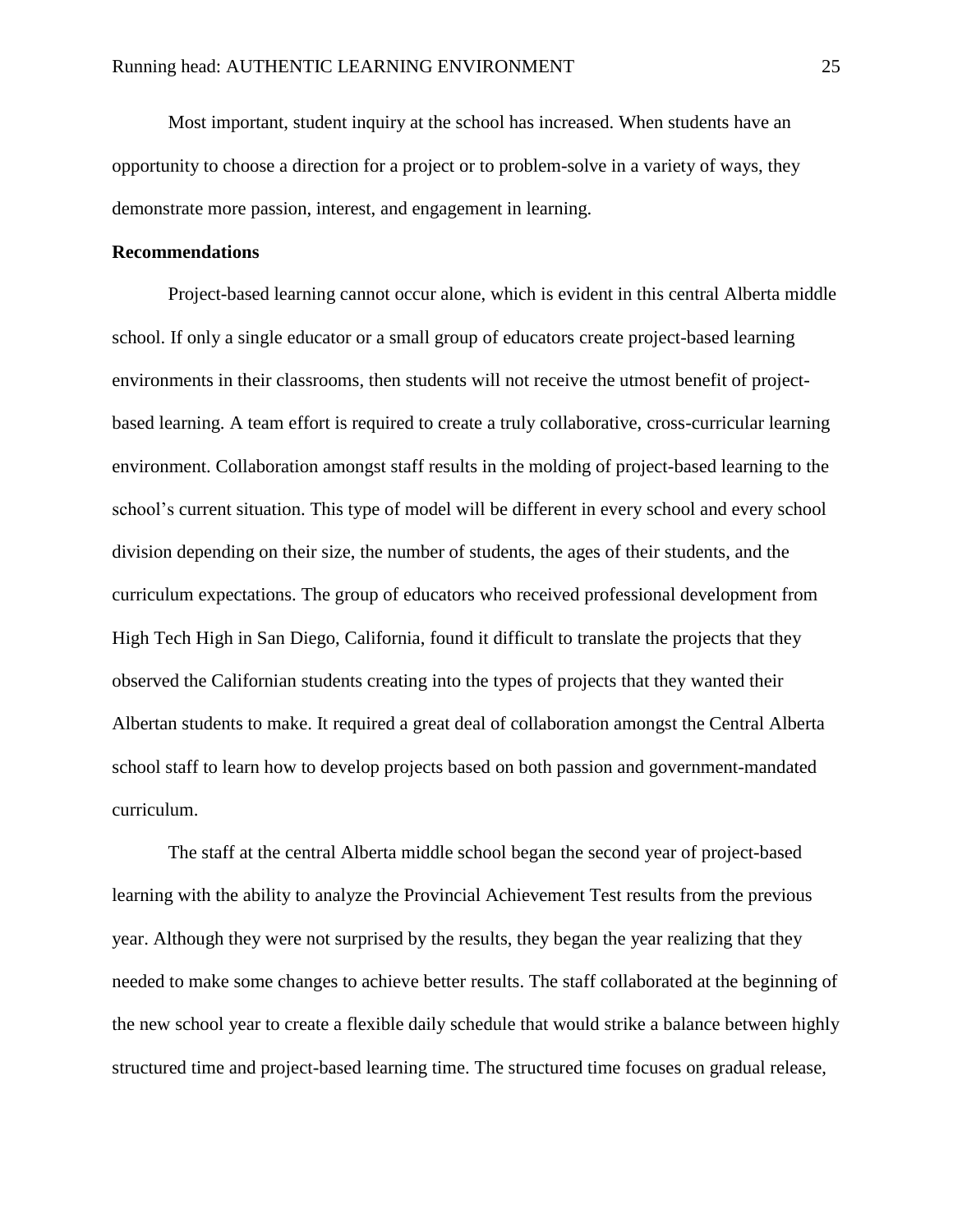in which the teachers demonstrate a skill and the students practice the skill in pairs or small groups and then independently. This time also allows the teachers to conduct individual or small group conferences and interventions to ensure that the students acquire the necessary foundational skills. The flexible schedule gives the grade teams an opportunity to create their own schedules based on what works best for them and the students and to prepare more for tests while they retain time for project-based learning.

Standardized testing will remain an element of education in Alberta in the foreseeable future. Therefore, it is essential that schools create opportunities for students to learn how to write tests. Just as the central Alberta school has utilized project-based learning to teach students necessary skills such as thinking, communicating, and reflecting, they must also learn how to write tests.

The researcher recommends that schools address authentic learning in a project-based learning environment and implement a system of measurement to determine whether projectbased learning has had the desired effect. The central Alberta middle school's measurement system at first centered on increasing the quantity of project-based learning and then transitioned into improving the quality of project-based learning.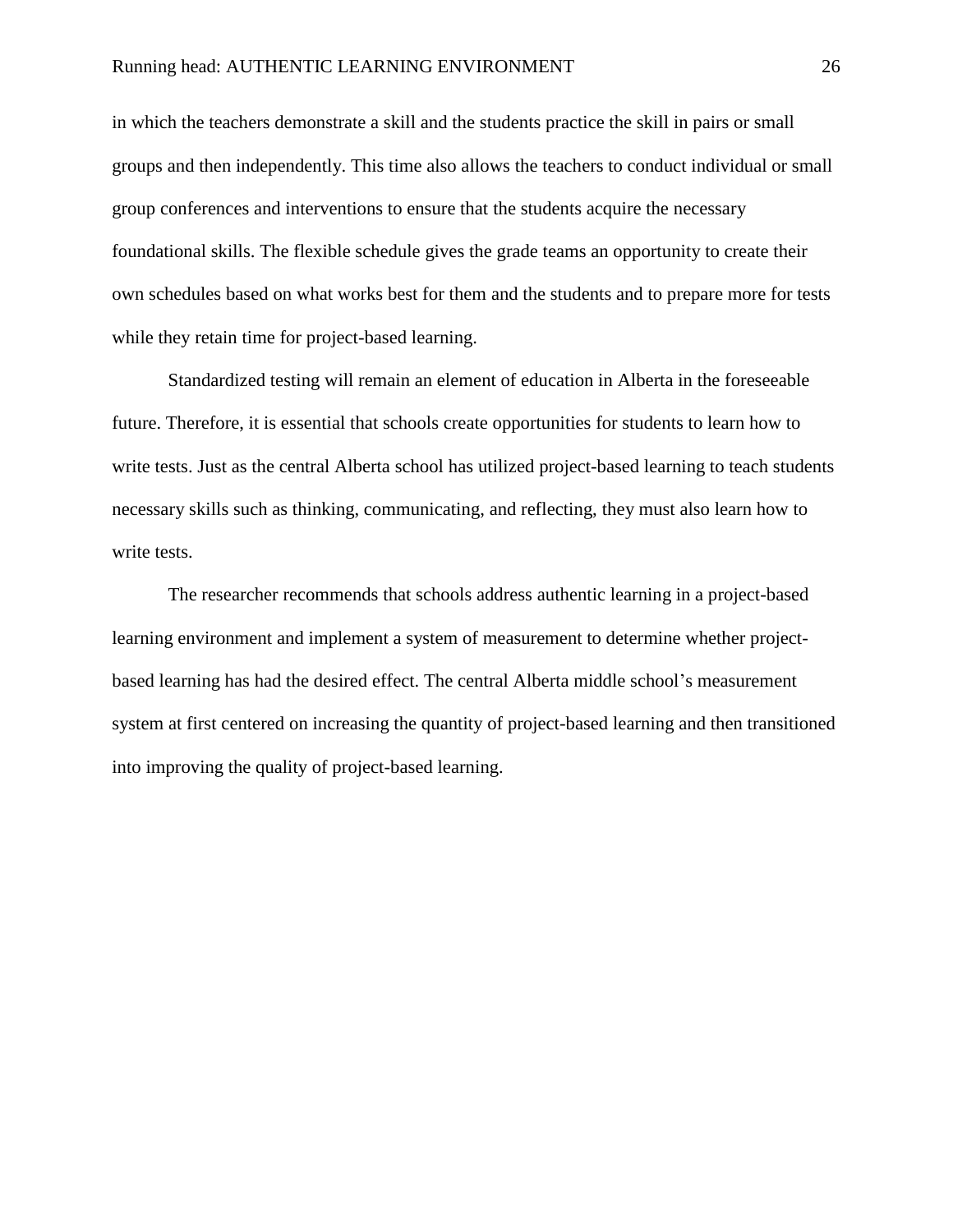#### **References**

- <span id="page-31-0"></span>Alberta Education. (2010). *Inspiring education: A dialogue with Albertans: The Steering Committee Report to the Honorable Dave Hancock, Minister of Education, Government of Alberta.* Retrieved from https://education.alberta.ca/media/7145083 /inspiringeducationsteeringcommitteereport.pdf
- Alberta Education. (2013). *Ministerial order on student learning.* Retrieved from https://archive.education.alberta.ca/department/policy/standards/goals/
- Alberta Regional Consortia. (2013). *Cross-curricular competencies.* Retrieved from http://erlc.ca/resources/resources/cross\_curricular\_competencies\_overview/documents /cross\_curricular\_comptencies\_overview.pdf
- Barber, W., King, S., & Buchanan, S. (2015). Problem based learning and authentic assessment in digital pedagogy: Embracing the role of collaborative communities. *Electronic Journal of e-Learning*, *13*(2), 59-67. Retrieved from http://proxy.cityu.edu/login?url=http://search .ebscohost.com/login.aspx?direct=true&db=ehh&AN=102020645&site=ehost-live &scope=site
- Bell, J. (2015). Sir Ken Robinson, international education leader. *State Legislatures*, *41*(3), 32-33. Retrieved from http://proxy.cityu.edu/login?url=http://search.ebscohost.com /login.aspx?direct=true&db=ehh&AN=101511106&site=ehost-live&scope=site
- Bell, S. (2010). Project-based learning for the 21st century: Skills for the future. *Clearing House*, 83(2), 39-43. Retrieved from http://proxy.cityu.edu/login?url=http://search.ebscohost.com/login.aspx?direct=true&db= ehh&AN=47735088&site=ehost-live&scope=site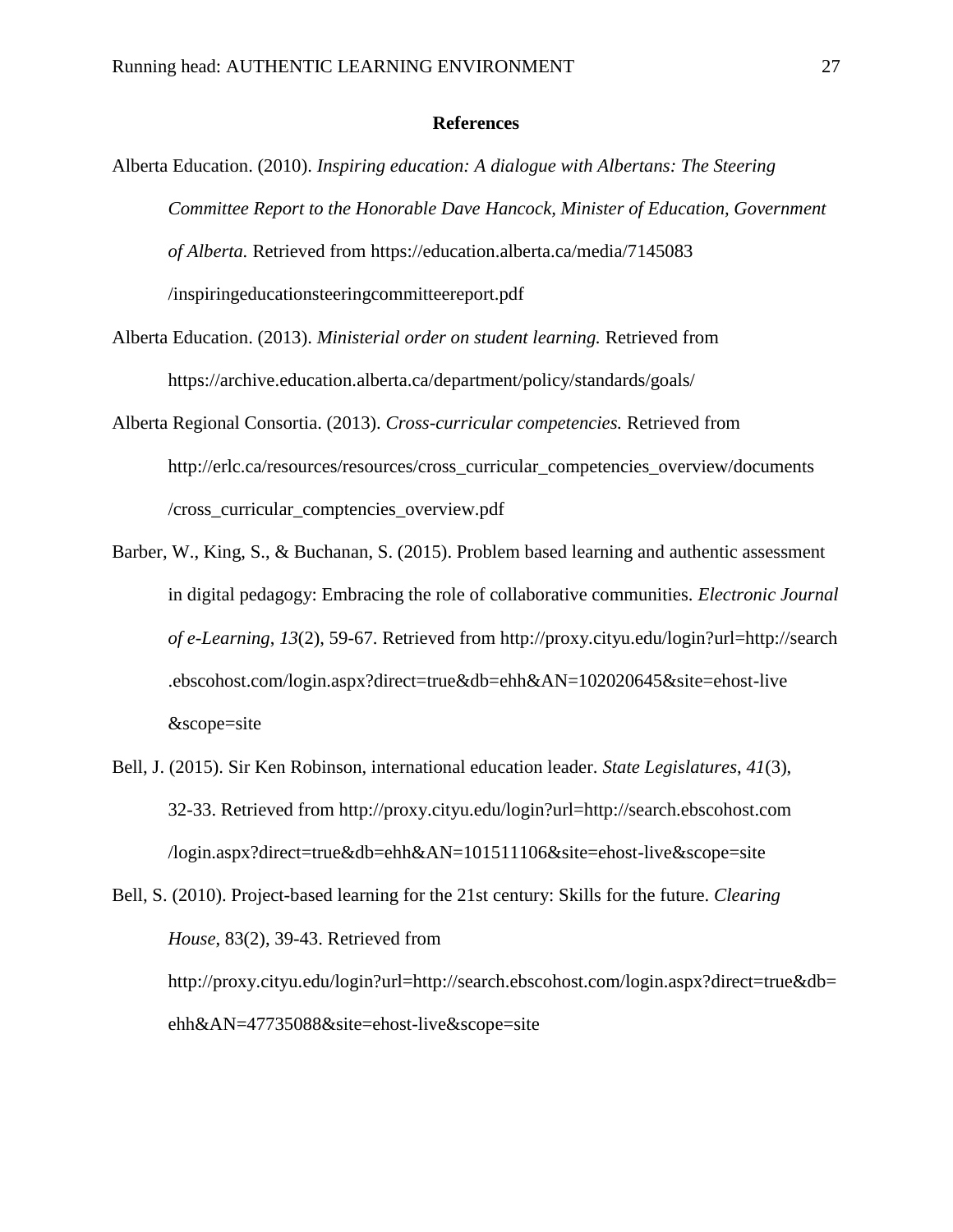- Boss, S. (2011). Project-based learning: A short history. *Edutopia*. Retrieved from http://www.edutopia.org/project-based-learning-history
- Brusic, S. A., & Shearer, K. L. (2014). The ABCs of 21<sup>st</sup>-century skills. *Children's Technology & Engineering*, *18*(4), 6-10. Retrieved from http://proxy.cityu.edu/login?url=http://search .ebscohost.com/login.aspx?direct=true&db=ehh&AN=96000869&site=ehost-live &scope=site
- Burgh, G., & Nichols, K. (2012). The parallels between philosophical inquiry and scientific inquiry: Implications for science education. *Educational Philosophy and Theory, 44*(10), 1045-1059.
- High Tech High. (2016). *Results.* Retrieved from http://www.hightechhigh.org/about/results.php
- Juliani, A. J. (2015). *Inquiry and innovation in the classroom: Using 20% Time, Genius Hour, and PBL to drive student success*. New York, NY: Routledge.
- Karaçalli, S., & Korur, F. (2014). The effects of project-based learning on students' academic achievement, attitude, and retention of knowledge: The subject of 'electricity in our lives.' *School Science & Mathematics*, *114*(5), 224-235. Retrieved from http://proxy.cityu.edu/login?url=http://search.ebscohost.com/login.aspx?direct=true&db =ehh&AN=95967879&site=ehost-live&scope=site
- Kim, P., Hong, J., Bonk, C., & Lim, G. (2011). Effects of group reflection variations in projectbased learning integrated in a Web 2.0 learning space. *Interactive Learning Environments, 19*(4), 333-349.
- Larmer, J. (2014). Boosting the power of projects. *Educational Leadership*, 72 (1), 42-46. Retrieved from http://proxy.cityu.edu/login?url=http://search.ebscohost.com/login.aspx ?direct=true&db=ehh&AN=98177509&site=ehost-live&scope=site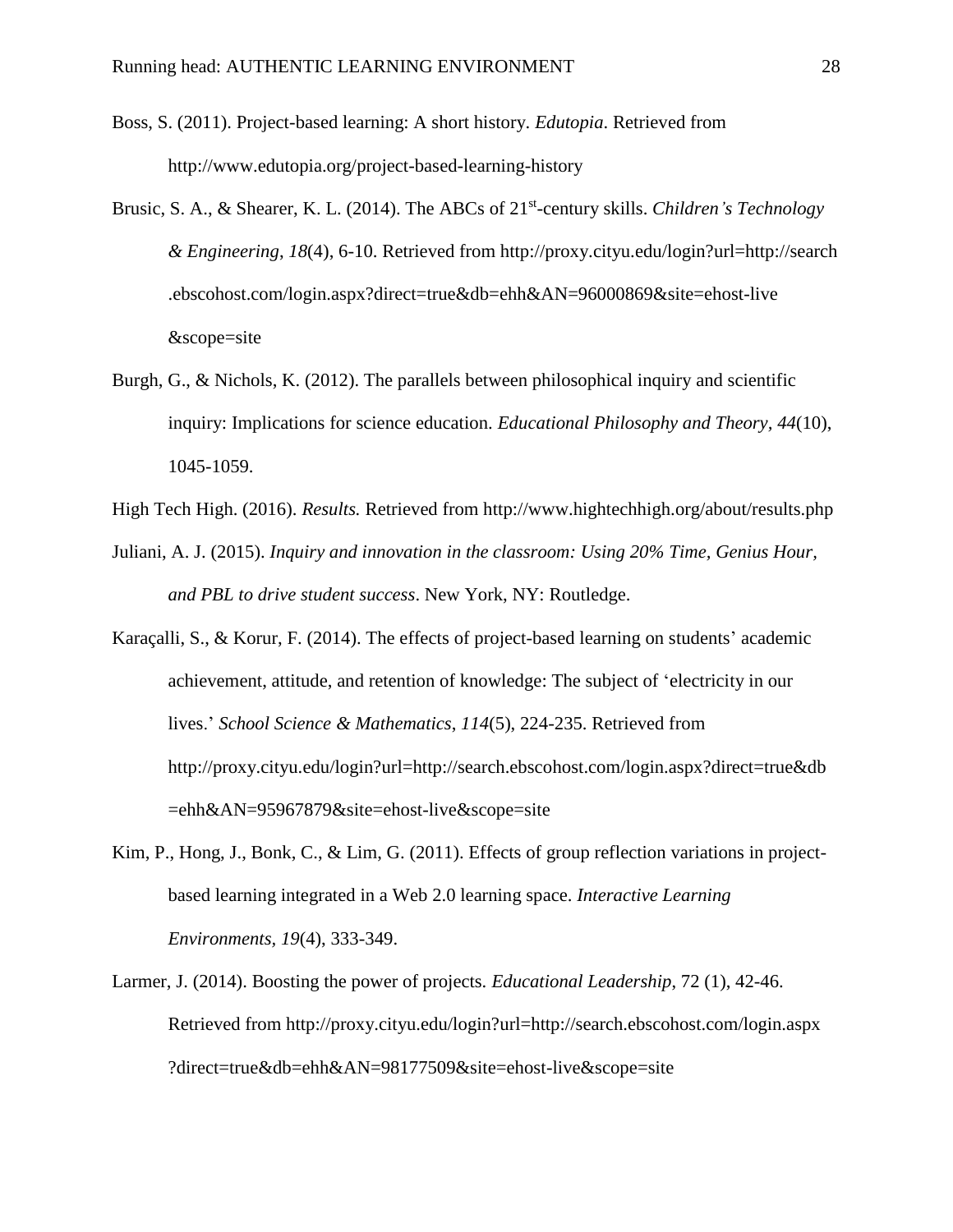- Larmer, J., & Mergendoller, J. R. (2010). *The main course, not dessert: How are students reaching 21st century goals with 21st century project based learning?* Retrieved from http://bie.org/object/document/main\_course\_not\_dessert
- Marzano, R. J., Pickering, D., & Heflebower, T. (2011). *The highly engaged classroom*. Bloomington, IN: Marzano Research.
- Masters, G. N. (2014). Towards a growth mindset in assessment. *Practically Primary*, *19*(2), 4-7.
- Nordgren, R. D. (2013). Pink's "Motivation 3.0" and student centered schooling: Creating lifelong learners for the 21<sup>st</sup> century. *Journal of Research in Innovative Teaching*, 6(1), 3.
- Oakley, B., Felder, R. M., Brent, R., & Elhajj, I. (2004). Turning student groups into effective teams. *Journal of Student Centered Learning, 2*, 9-34. Retrieved from http://bie.org/object/document/turning\_student\_groups\_into\_effective\_teams
- Pieratt, J. (2010). Advancing the ideas of John Dewey: A look at the High Tech schools. *Education and Culture, 26*(2), 52-64. Retrieved from http://docs.lib.purdue.edu/eandc s/vol26/iss2/art6/
- Pink, D. (2010, April 1). RSA animate *drive: the surprising truth about what motivates us.*  [Video file]. Retrieved from http://www.youtube.com/watch?v=lqM90eQi5-M
- Roessingh, H., & Chambers, W. (2011). Project-based learning and pedagogy in teacher preparation: Staking out the theoretical mid-ground. *International Journal of Teaching and Learning in Higher Education*, *23*(1), 60-71. Retrieved from http://proxy.cityu.edu /login?url=http://search.ebscohost.com/login.aspx?direct=true&db=eric&AN=EJ938579 &site=ehost-live&scope=site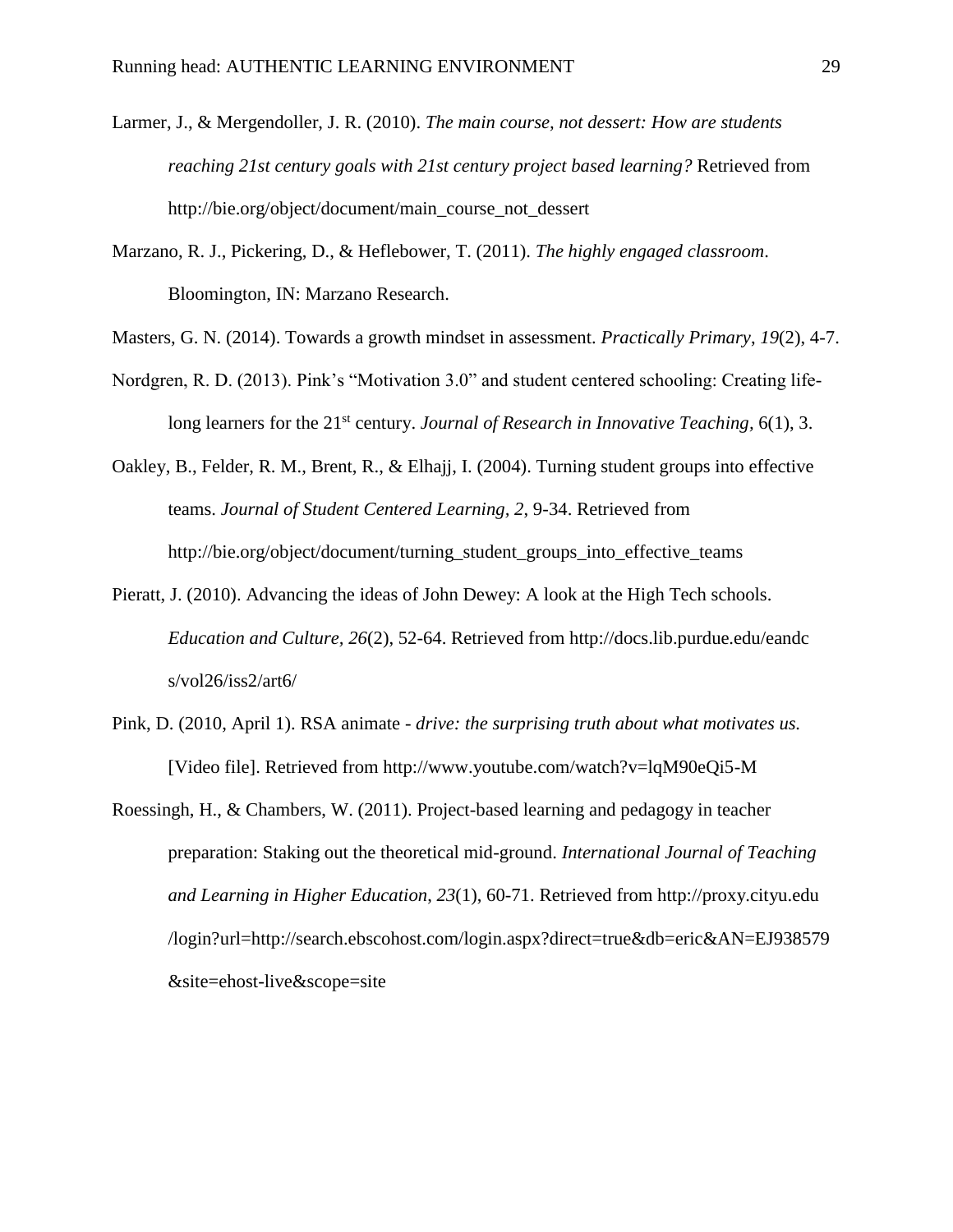Ruso, N. (2012). The role of technology: Community based service projects on ethical development. *Turkish Online Journal of Educational Technology*, *11*(3), 375-385. Retrieved from http://proxy.cityu.edu/login?url=http://search.ebscohost.com/login.aspx ?direct=true&db=ehh&AN=83660193&site=ehost-live&scope=site

Sahin, A., & Top, N. (2015). STEM students on the stage (SOS): Promoting student voice and choice in STEM education through an interdisciplinary, standards-focused, project based learning approach. *Journal Of STEM Education: Innovations & Research*, *16*(3), 24-33. Retrieved from

http://proxy.cityu.edu/login?url=http://search.ebscohost.com/login.aspx?direct=true&db= ehh&AN=110317029&site=ehost-live&scope=site

- Schwalm, J., & Tylek, K. S. (2012). Systemwide implementation of project based learning: The Philadelphia approach. *Afterschool Matters,* (15), 1-8. Retrieved from http://proxy.cityu .edu/login?url=http://search.ebscohost.com/login.aspx?direct=true&db=eric&AN =EJ980187&site=ehost-live&scope=site
- Shannon, G. S., & Bylsma, P. (2007). *The nine characteristics of high-performing schools: A research-based resource for schools and districts to assist with improving student learning* (2<sup>nd</sup> ed.). Olympia, WA: Office of the Superintendent of Public Instruction.
- Soulé, H., & Warrick, T. (2015). Defining 21st century readiness for all students: What we know and how to get there. *Psychology of Aesthetics, Creativity, and the Arts, 9*(2), 178-186.
- Strimel, G. (2014). Authentic education. *Technology & Engineering Teacher*, *73*(7), 8-18. Retrieved from http://proxy.cityu.edu/login?url=http://search.ebscohost.com/login.aspx ?direct=true&db=ehh&AN=95262932&site=ehost-live&scope=site